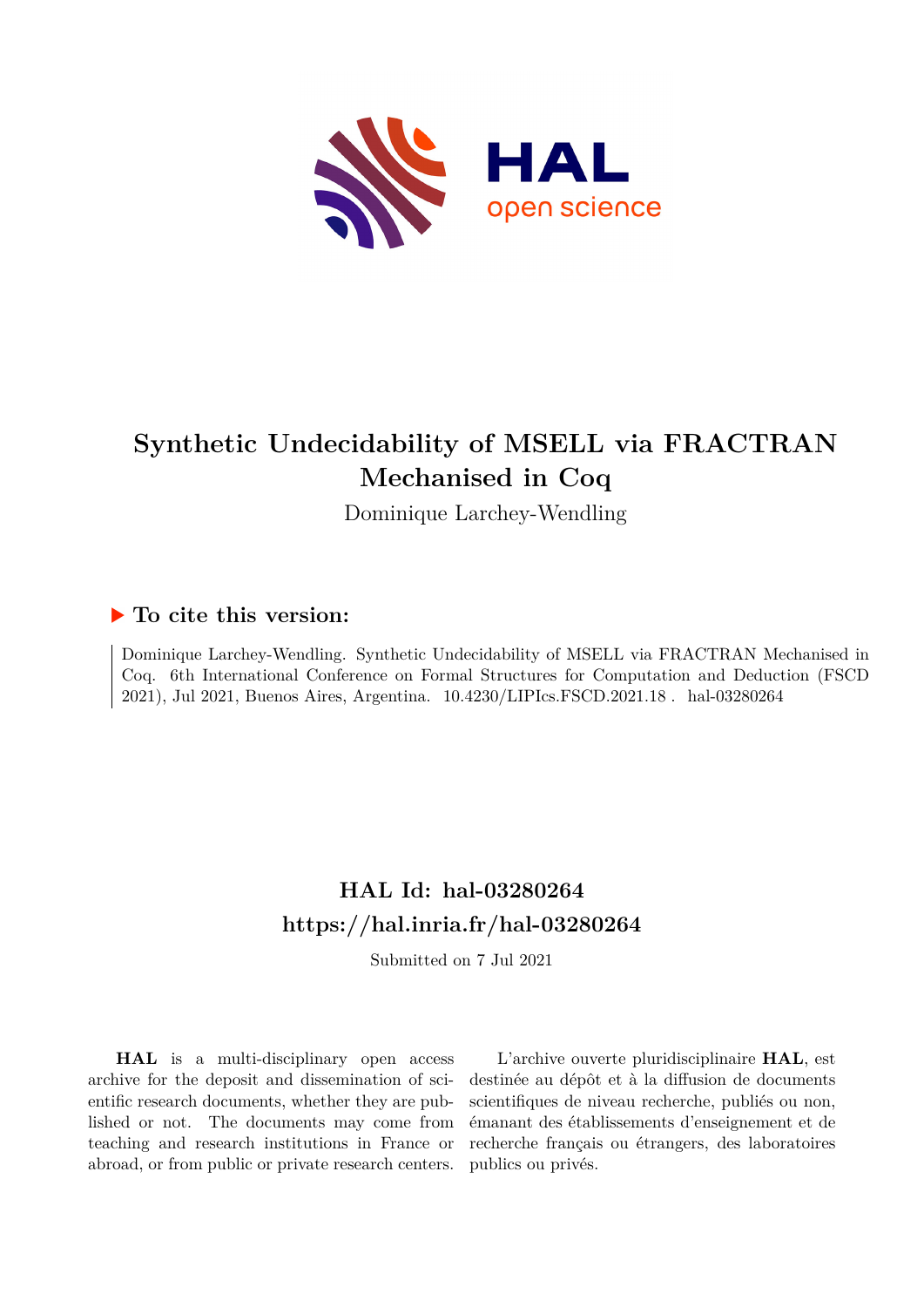# **Synthetic Undecidability of MSELL via FRACTRAN Mechanised in Coq**

**Dominique Larchey-Wendling**  $\boxtimes$ 

Université de Lorraine, CNRS, LORIA, Vandœuvre-lès-Nancy, France

### **Abstract**

We present an alternate undecidability proof for entailment in (intuitionistic) multiplicative subexponential linear logic (MSELL). We contribute the result and its mechanised proof to the Coq library of synthetic undecidability. The result crucially relies on the undecidability of the halting problem for two counters Minsky machines, which we also hand out to the library. As a seed of undecidability, we start from FRACTRAN halting which we (many-one) reduce to Minsky machines termination by implementing Euclidean division using two counters only. We then give an alternate presentation of those two counters machines as sequent rules, where computation is performed by proof-search, and halting reduced to provability. We use this system called non-deterministic two counters Minsky machines to describe and compare both the legacy reduction to linear logic, and the more recent reduction to MSELL. In contrast with that former MSELL undecidability proof, our correctness argument for the reduction uses trivial phase semantics in place of a focused calculus.

**2012 ACM Subject Classification** Theory of computation → Models of computation; Theory of computation  $\rightarrow$  Linear logic; Theory of computation  $\rightarrow$  Type theory

**Keywords and phrases** Undecidability, computability theory, many-one reduction, Minsky machines, Fractran, sub-exponential linear logic, Coq

**Digital Object Identifier** [10.4230/LIPIcs.FSCD.2021.18](https://doi.org/10.4230/LIPIcs.FSCD.2021.18)

**Supplementary Material** *Software (Source Code)*: <https://github.com/uds-psl/coq-library-undecidability/releases/tag/FSCD-2021> archived at [swh:1:rev:4115398f10c42a41833036f8c4500f24233cc9a7](https://archive.softwareheritage.org/swh:1:rev:4115398f10c42a41833036f8c4500f24233cc9a7;origin=https://github.com/uds-psl/coq-library-undecidability;visit=swh:1:snp:ee0a960272123425664539ce2e47e3bfeca6b43c)

**Funding** *Dominique Larchey-Wendling*: partially supported by the [TICAMORE](https://ticamore.logic.at/) project [\(ANR grant](http://www.agence-nationale-recherche.fr/?Projet=ANR-16-CE91-0002) [16-CE91-0002\)](http://www.agence-nationale-recherche.fr/?Projet=ANR-16-CE91-0002).

## **1 Introduction**

In the late 80s, Lincoln et al. [17] gave a first proof of the undecidability of propositional linear logic (LL) via a many-one reduction from "and-branching two-counter machines without zero-test," a variant of Minsky machines extended with a *fork* instruction. The ability of LL to simulate the increment and decrement operations characteristic of Petri net operations was spotted very early and lead to paradigmatically characterise LL as a logic for counting resources. Critically, the exponential modality ! can be exploited to allow *unbounded reuse* of some specific resources like (Petri net) transitions or (Minsky machines) instructions.

To establish undecidability, one needed of course to go beyond Petri nets because those have a decidable reachability problem, a major result from the early 80s with a very involved proof still actively revisited nowadays [18, 15, 4, 16, 5]. As opposed to Minsky machines, Petri nets are not able to perform zero tests *combined* with a jump. Hence, the main idea of the reduction was to use forking to separate comparison with zero from jumping. In there, the additive conjunction of LL plays a central role:

$$
\frac{\Sigma \vdash \alpha = 0 \qquad \Sigma \vdash \texttt{jump}}{\Sigma \vdash \alpha = 0 \text{ \& } \texttt{jump}}
$$

© Dominique Larchey-Wendling;  $\boxed{6}$  0 licensed under Creative Commons License CC-BY 4.0 6th International Conference on Formal Structures for Computation and Deduction (FSCD 2021). Editor: Naoki Kobayashi; Article No. 18; pp. 18:1–18:20 [Leibniz International Proceedings in Informatics](https://www.dagstuhl.de/lipics/)

[Schloss Dagstuhl – Leibniz-Zentrum für Informatik, Dagstuhl Publishing, Germany](https://www.dagstuhl.de)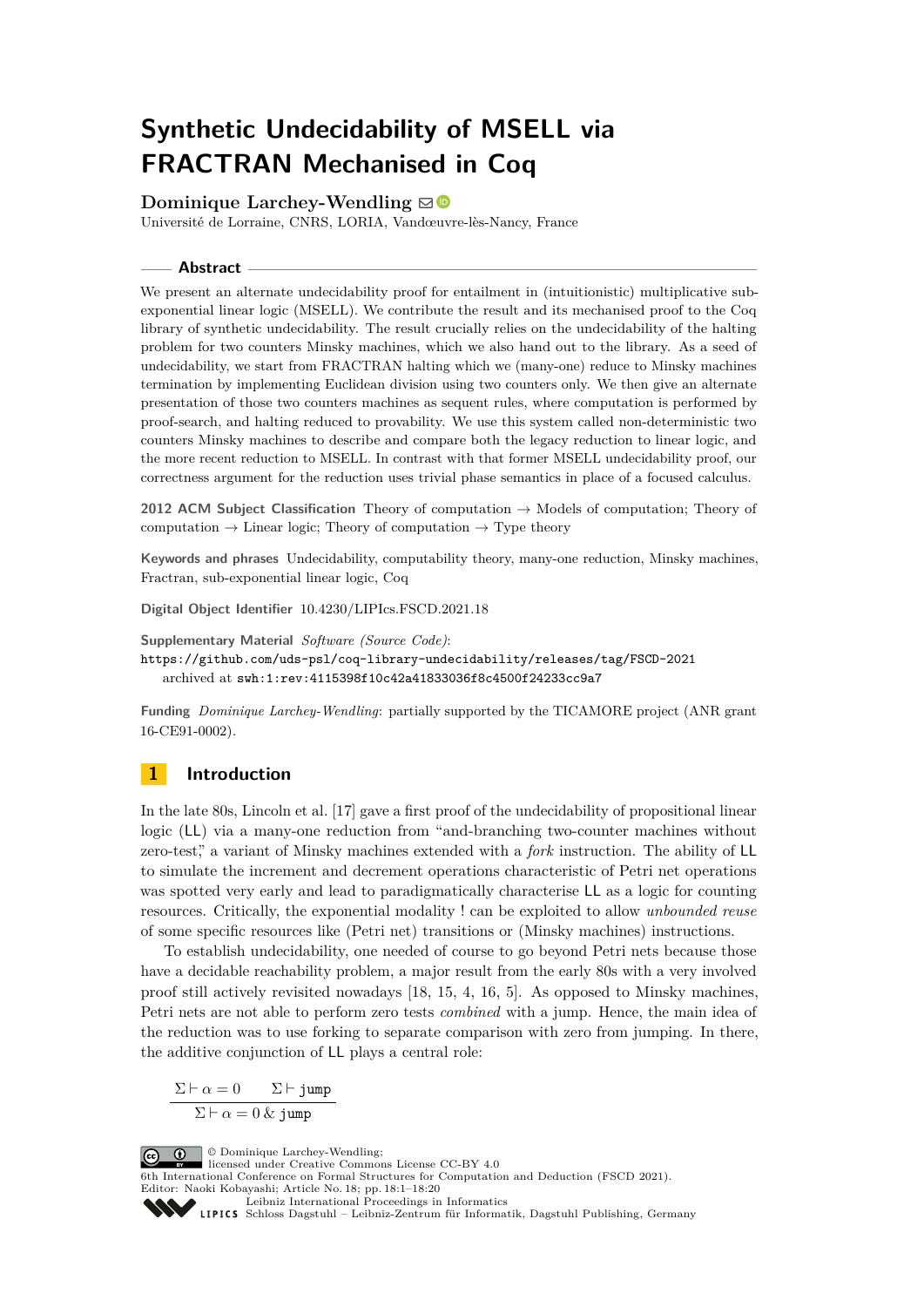#### **18:2 Synthetic Undecidability of MSELL via FRACTRAN Mechanised in Coq**

Indeed this right introduction rule *duplicates* the context Σ in the left and right sub-proofs which allows to delegate checking for emptiness in the left branch, and jumping in the right branch, the requirement of the two premises ensuring the correctness of the combination.

The same idea was then exploited to establish the undecidability of smaller fragments of LL [10, 11, 13]. In our own work [8], we gave the first mechanisation of the undecidability of the elementary fragment of LL in Coq, and hence ILL, based on this forking idea as well.

The multiplicative and exponential fragment (MELL) of linear logic lacks additive connectives, and is thus unable to duplicate the context. Arguably, the question of its decidability is the most important open conjecture (see e.g. [14]) in the context of LL, even with some claimed proof of decidability [1], later refuted [20]. The recent encoding of two counters Minsky machines in a fragment of LL lacking additives opened a new logical perspective on the MELL question [2]. Indeed, at the cost of a more complex modal structure, forking with & can be replaced with a constraint on modalities in the *promotion rule*. This extension of MELL is called multiplicative sub-exponential linear logic (MSELL).

In this paper, we mechanise this reduction from two counters Minsky machines to MSELL, following the encoding of [2]. However, we proceed in the intuitionistic version of the logic (two sided sequents with exactly one conclusion formula) that we call IMSELL. That fragment only involves the linear implication  $\sim$  and the modalities !<sup>*m*</sup> with  $m \in \Lambda = \{a, b, \infty\}$ , so it is short to describe. It is also convenient for comparing with our previous encoding in (elementary) intuitionistic LL [13, 8]. Schematically, we describe and mechanise the following many-one reduction chain, explained below:

## $FRACTRAM_{res} \prec MMAO_2 \prec MM_{nd} \prec IMSELL_A$

Our work is based on and contributes to the [Coq library of undecidability proofs;](https://github.com/uds-psl/coq-library-undecidability) see [9] for a quick overview. As opposed to the legacy LL argument of forking, which can cope with Minsky machines using arbitrary many counters, the MSELL and IMSELL reductions rely on two counters machines in an essential way. Hence, we first had to implement the undecidability of the "halting on the zero state" problem for two counters Minsky machines, that we denote MMA02; see Section 3. To establish this, we could follow the legacy reduction from many counters to just two by Minsky [19], that uses a Gödel coding of lists of natural numbers as essential trick. Following [12], we profit from the FRACTRAN language [3] that adequately abstracts away the Gödel coding phase, hence we establish the undecidability of MMA0<sup>2</sup> by reducing from (regular) FRACTRAN halting instead, mainly by mechanising Euclidean division with two counters only.

In Section 4, we provide a sequent calculus style presentation of  $MMA0<sub>2</sub>$ , i.e. the instance  $(M, x, y)$  of MMA0<sub>2</sub> is viewed as a sequent  $\Sigma_M / \! /_n x \oplus y \vdash 1$ , and the Minsky machine M starting at PC value 1 with register values  $(x, y)$  halts on the zero state if and only if the sequent  $\Sigma_{\mathcal{M}}$  //<sub>n</sub>  $x \oplus y \vdash 1$  has a derivation. We call this system and the associated problem non-deterministic two counters Minsky machines, denoted  $MM_{nd}$ . As  $MM_{nd}$  is essentially a specialised proof theory for Minsky machines, reducing from it to logical entailment problems mainly consists in transformations of derivations. Hence Section 5, targeting IMSELL, can be understood from a proof theoretic perspective only. In there, we gives details of the reduction of two counters halting, explaining how the legacy fork trick for ILL is replaced by the modal constraints in the promotion rule of IMSELL, following [2]. Additionally, our proof of correctness of the reduction differs significantly: the former proof relies on the completeness of focused proof-search; we instead generalise our semantic argument [8], i.e. we prove and use the soundness of trivial phase semantics for IMSELL.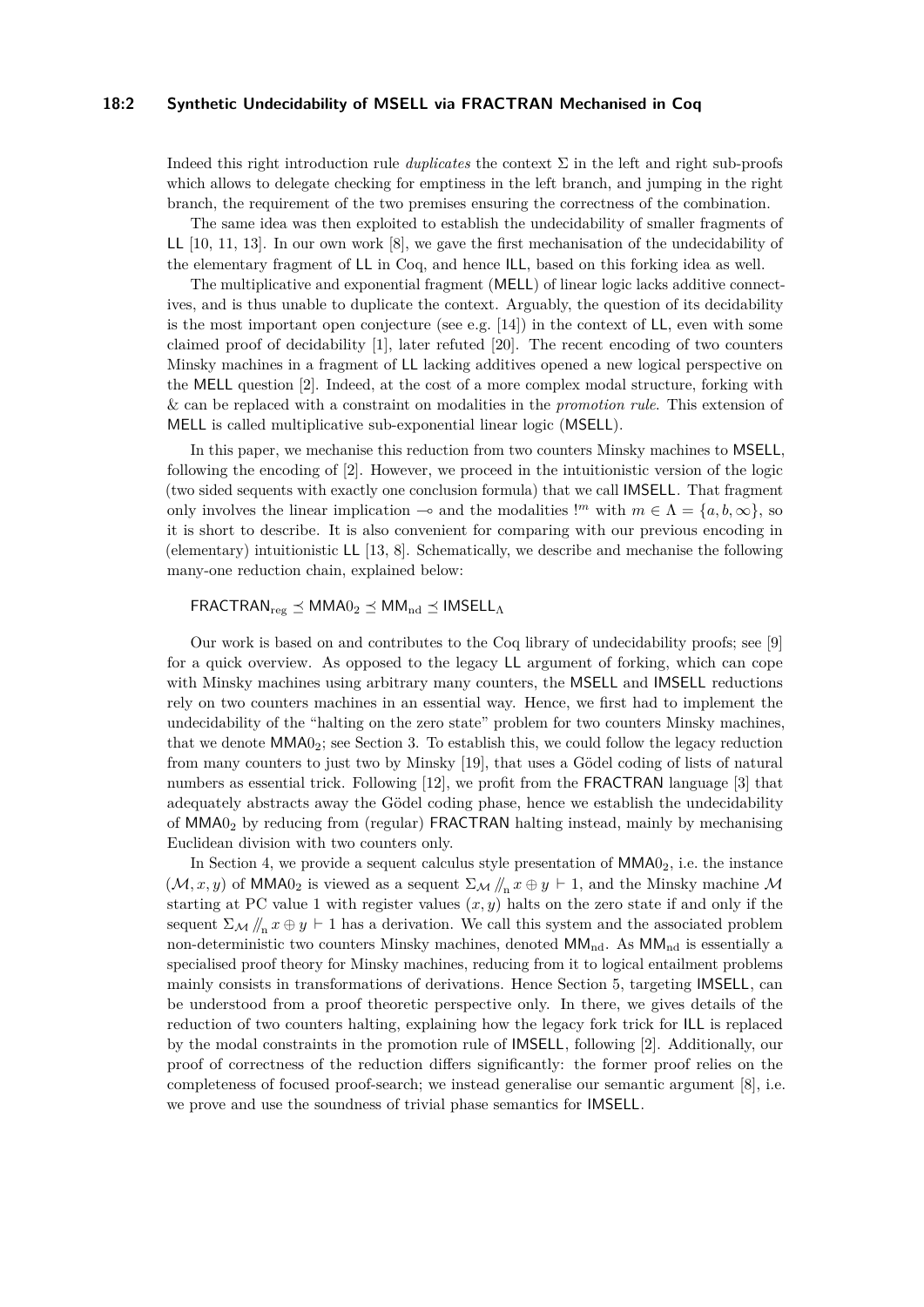Our contributions in this work are the following. First, via a proof theoretic presentation of Minsky machines, a comparison of their encoding in ILL and in IMSELL, explaining precisely how and where forking is replaced with modalities. Then, a novel completeness proof of the IMSELL reduction based on the soundness of trivial phase semantics. On the implementation side, we provide the mechanized proof of the undecidability of two counters Minsky machines (with two different presentations), and of IMSELL. The Coq 8.13 code is available at

<https://github.com/uds-psl/coq-library-undecidability/tree/FSCD-2021>

and (sub-)section titles generally provide hyperlinks to the relevant source code. Our code extends the existing library with about 1800 loc, 1200 of which concern the reductions from FRACTRAN to  $MM_{nd}$ , and 600 more for the  $MM_{nd}$  to IMSELL reduction.

The paper describes the major steps of the implementation, in the language of type theory, but should be readable with only basic knowledge of it. We denote  $\mathbb{P}$  (resp.  $\mathbb{B}$  and  $\mathbb N$ ) the type of propositions (resp. Booleans and natural numbers). We write  $\mathbb L X$  for the type of *lists* over X, where  $\Box$  represents the empty list,  $x:: l$  for the *cons* operation,  $l + l'$ for the *concatenation* of two lists, and  $|l|$  : N for the length of *l*. We write  $X^n$  for *vectors*  $\vec{v}$ over type X with length  $n : \mathbb{N}$ , and  $\mathbb{F}_n$  for the *finite type* with exactly *n* elements. Notations for lists are overloaded for vectors. Moreover, for  $p : \mathbb{F}_n$  and  $x : X$ , we write  $\vec{v}_p$  for the *p*-th component of  $\vec{v}$ :  $X^n$  and  $\vec{v} \{x/p\}$  when  $\vec{v}$  is updated with *x* at component *p*. The (non-dependent) sum  $A + B$  represents a computable/Boolean choice between an inhabitant of *A* or an inhabitant of *B*. In the case where *A* and *B* are propositions (i.e. of type  $\mathbb{P}$ ), the sum  $A + B$ : Type is stronger than the disjunction  $A \vee B$ : P, because one cannot computably determine which of *A* or *B* holds in the later case. We also use the type-theoretic dependent sum  $\Sigma_{x:A}B(x)$ , denoted  $\{x:A \mid Bx\}$  in Coq,<sup>1</sup> inhabited by (Coq computable) values  $x:A$ paired with a proof of *B x*.

The framework of synthetic computability [7] is based on the notion of many-one reduction. If  $P: X \to \mathbb{P}$  is a predicate (on *X*) and  $Q: Y \to \mathbb{P}$  is a predicate, we say that *P* many-one *reduces to Q* and write  $P \leq Q$  if there is a Coq function  $f: X \to Y$  s.t.  $\forall x: X, P x \leftrightarrow Q(f x)$ , i.e. a *many-one reduction* from *P* to *Q*. Because we work in constructive (axiom-free) Coq, all definable functions are computable and thus the requirement of the computability of the reduction function *f* above can be discarded. If  $P \leq Q$  and *P* is undecidable then so is *Q*.

## **2 The FRACTRAN seed (files [FRACTRAN.v](https://github.com/uds-psl/coq-library-undecidability/blob/FSCD-2021/theories/FRACTRAN/FRACTRAN.v) and [fractran\\_utils.v](https://github.com/uds-psl/coq-library-undecidability/blob/FSCD-2021/theories/FRACTRAN/FRACTRAN/fractran_utils.v))**

The FRACTRAN model of computation is very simple to describe. It was introduced by Conway [3] but its main idea, the Gödel coding of a list  $[x_1; x_2; \ldots; x_n]$  of natural numbers as the number  $p_1^{x_1} p_2^{x_2} \cdots p_n^{x_n}$ , predates the introduction of **FRACTRAN** by several decades.

In the FRACTRAN formalism, programs are lists of formal fractions, i.e. terms *Q* of type  $\mathbb{L}(\mathbb{N} \times \mathbb{N})$ .<sup>2</sup> The state of a program is modelled as a natural number  $x : \mathbb{N}$ . A fraction  $p/q$  is *executable at state x* if  $x \cdot p/q$  is a natural number (i.e. not a proper fraction) and in that case this is the new state. To allow FRACTRAN to discriminate, and b.t.w. turn it into a Turing complete model of computation, the first executable fraction in the list has to be picked up at each step of computation. The program *Q stops* when no fraction in the list is executable.

<sup>&</sup>lt;sup>1</sup> or simply  $\{x \mid Bx\}$  when the type of *x* is guessable.

<sup>&</sup>lt;sup>2</sup> For the moment, we can ignore the case of degenerate fractions like  $p/0$ .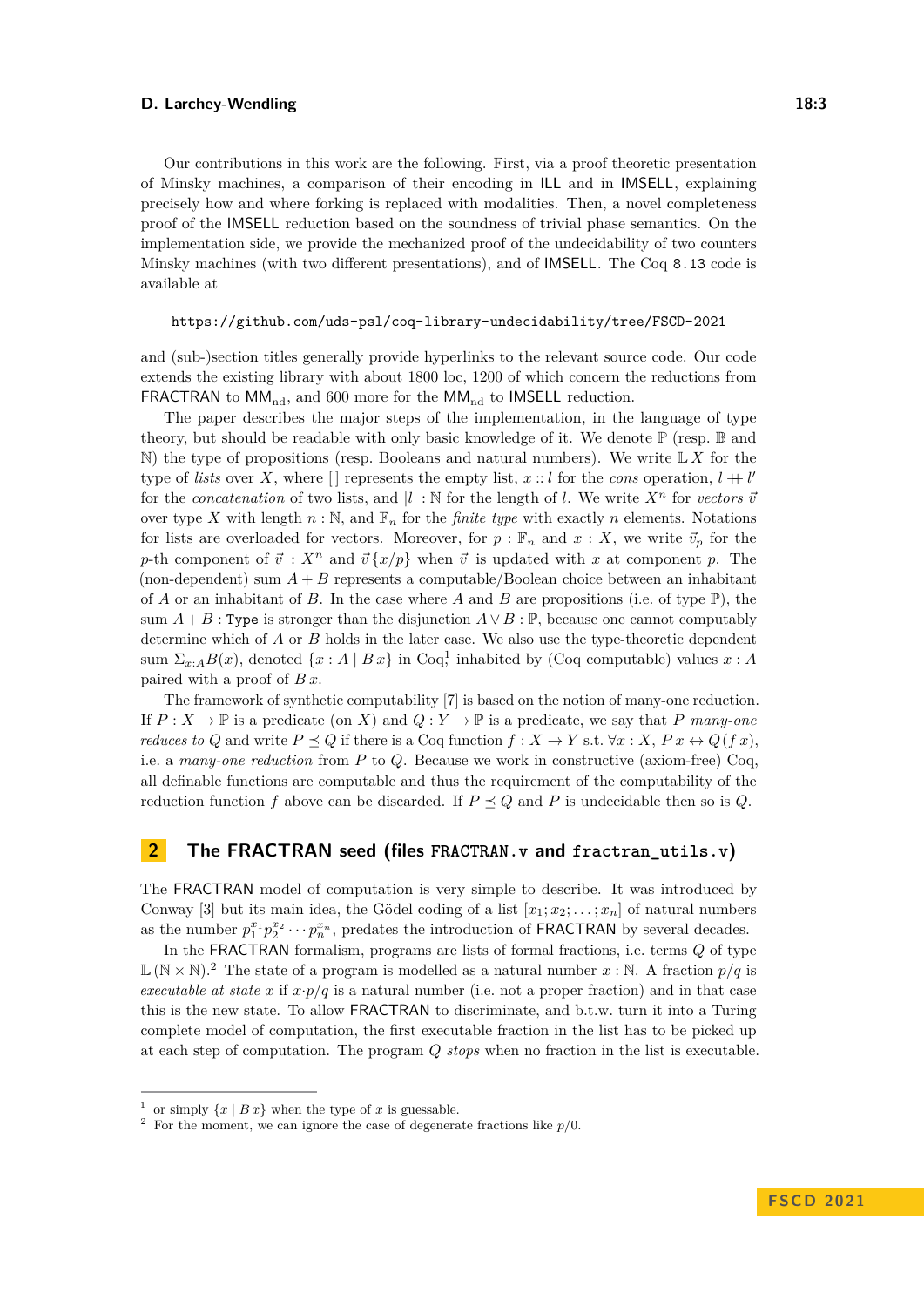#### **18:4 Synthetic Undecidability of MSELL via FRACTRAN Mechanised in Coq**

Formally this prose translates in a straightforward *inductive definition*, not even involving the algebraic notion of fraction, and characterized by the two inductive rules below:

$$
\frac{qy = px}{p/q :: Q \sqrt{\vert_{F} x \succ y}}
$$
\n
$$
\frac{q \nmid px \quad Q \sqrt{\vert_{F} x \succ y}}{p/q :: Q \sqrt{\vert_{F} x \succ y}}
$$

where  $u \nmid v$  means *u* does not divide *v*, and  $Q \nmid_{F} x \succ y$  reads as the FRACTRAN program  $Q$ *transforms state x into state y* in one step of computation. The computation is *terminated at x*, denoted *Q*  $/ \nvert_F x \nvert \nvert \nvert x$ , when there is no possibility to perform one step from *x*, and *termination from x*, denoted by  $Q \nparallel_F x \downarrow$ , means there is exists a sequence of steps starting at state *x* at leading to the terminated state *y*. Formally, this gives us:

 $Q \nvert_{F} x \nsucc \star := \forall y, \neg (Q \nvert_{F} x \succ y) \text{ and } Q \nvert_{F} x \downarrow := \exists y, (Q \nvert_{F} x \succ^* y \wedge Q \nvert_{F} y \not\prec \star)$ 

There are some obvious quick remarks to make here: the empty program  $Q = []$  is terminated in any state; unless  $Q = [$ , the state 0 is not terminated. The step relation is strongly decidable in the sense that one can discriminate between non-terminated and terminated states, and in the former case, computationally find a next state, expressed below using (Coq) dependent types:

## ▶ **Proposition 1.** For any FRACTRAN program we have  $\forall x, \{y \mid Q \#_{\mathbb{F}} x \succ y\} + (Q \#_{\mathbb{F}} x \not \succ \star)$ .

**Proof.** By structural induction on the list *Q* combined with Euclidean division.

The dependent sum  $\{y \mid Q \mid F x \succ y\}$  represents a (computable) state *y* together with a proof that *y* is next after *x*. The proposition  $Q \nvert_F x \nbrace{\star} x$  is for a proof that *x* is a terminated state. Finally, the outer sum + represents a computable choice between the two alternatives.

Non-regular fractions like 0*/*0 can make the computation non-deterministic; and nonproper fractions like 1*/*1 or 6*/*2 are always executable, implying that programs including such fractions have no terminating state. Non-deterministic step relations involves at least two different notions of termination, weak termination as defined above, and strong termination, when no infinite sequence of steps from *x* can exist. For our use of **FRACTRAN**, it does not matter because we only consider *regular* FRACTRAN *programs* where formal fractions *p/*0 are disallowed. Regular FRACTRAN is a universal model of computation, up to a Gödel encoding of natural numbers [3].3

▶ **Definition 2.** *A* FRACTRAN<sub>reg</sub> *instance is a pair composed of a list of regular formal fractions and a natural number, i.e. of type*  $\{(Q, x) : \mathbb{L}(\mathbb{N} \times \mathbb{N}) \times \mathbb{N} \mid \forall p, p/0 \notin Q\}$ , and the *question asked is whether*  $Q \nparallel_F x \downarrow holds or not.$ 

Notice the use of a dependent sum in the type of instances where the predicate  $\forall p, p/0 \notin Q$ acts as a guard against non-regular instances.

▶ **Theorem 3** [\(mechanized in \[12\]\)](https://github.com/uds-psl/coq-library-undecidability/blob/FSCD-2021/theories/FRACTRAN/FRACTRAN_undec.v)**.** *There is a many-one reduction from the Halting problem for single tape Turing machines to termination of regular FRACTRAN programs, i.e.* Halt  $\prec$ FRACTRAN<sub>reg</sub>, and thus FRACTRAN<sub>reg</sub> is undecidable.

As a consequence, we can safely use  $\mathsf{FRACTRAN}_\text{reg}$  as our seed of undecidability for the chain of many-one reductions described in this paper.

However, e.g. the function  $n \mapsto 0$  cannot be *directly* represented by a FRACTRAN program where *n* would be the starting state leading, after finitely many steps of computation, to the 0 terminated state.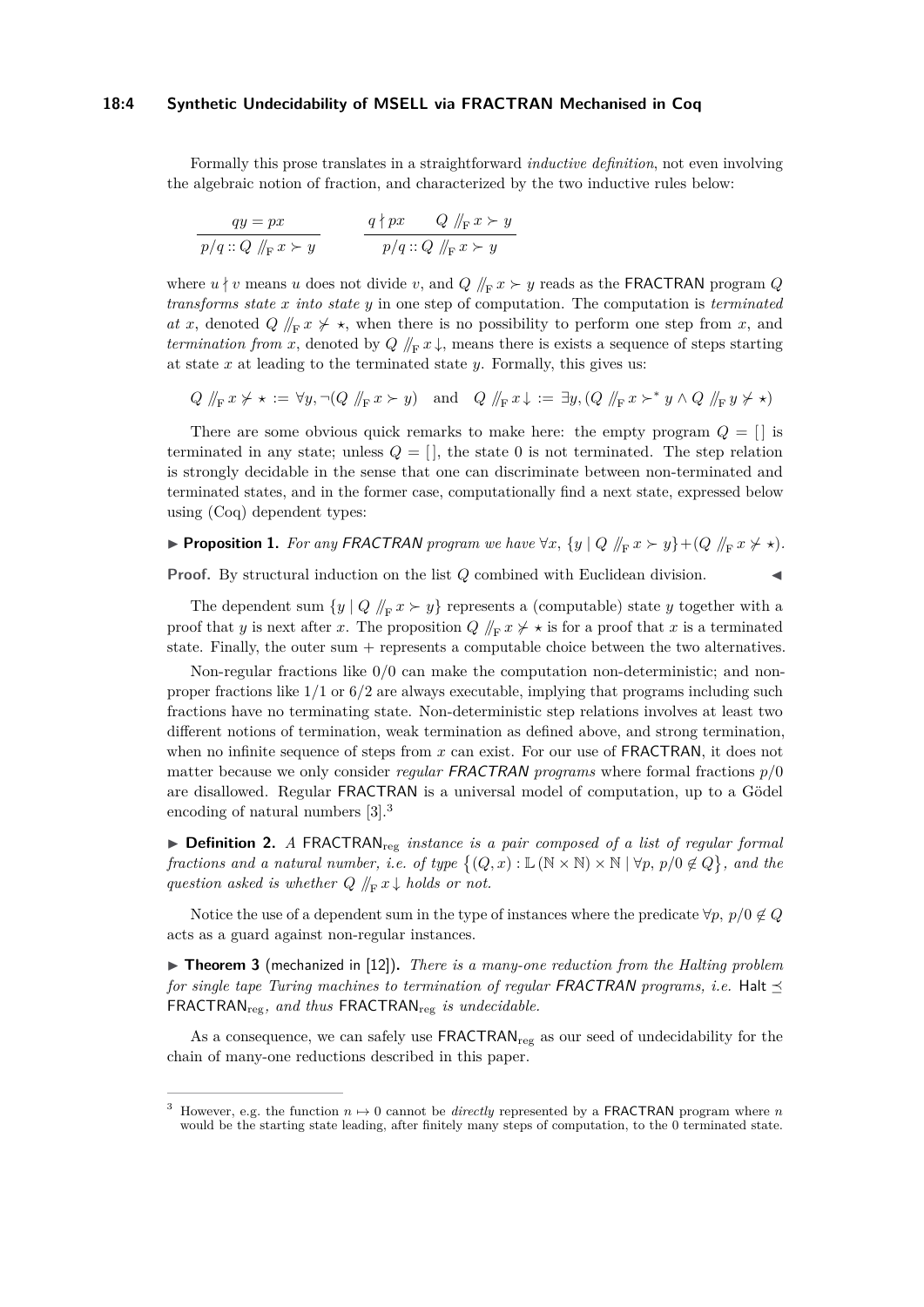## **3 From FRACTRAN to two registers alternate Minsky machines**

## **3.1 Alternate Minsky machines (files [MM.v](https://github.com/uds-psl/coq-library-undecidability/blob/FSCD-2021/theories/MinskyMachines/MM.v) and [mma\\_defs.v](https://github.com/uds-psl/coq-library-undecidability/blob/FSCD-2021/theories/MinskyMachines/MMA/mma_defs.v))**

We describe alternate *n* counters (or registers) Minsky machines, where states are described as  $(i, \vec{v}) : \mathbb{N} \times \mathbb{N}^n$ . The number  $i : \mathbb{N}$  is the current program counter (PC) value and the vector  $\vec{v}$ : N<sup>n</sup> describes the *n* current values of the registers. When convenient, we also denote states as  $st$ ,  $st_1$ ... Instructions consist of either incrementing INC<sub>a</sub> x a register by one, or decrementing  $DEC_a x j$  a register by one. Notice that when the register values 0, it is not possible to decrement it. So a conditional jump at *j* helps at discriminating between the zero and non-zero cases. Unless there is a conditional jump, the default behaviour after the register is updated is to jump to the next instruction at  $PC + 1$ . In contrast with [8, 12] where the DEC *x j* instruction jumps at *j* when  $\vec{v}_x$  is empty, here in DEC<sub>a</sub> *x j*, the jump occurs when decrementing is possible, and this is the reason we call these machines alternate and suffix instructions with an "a" just as a reminder for this alternate semantics. Hence a single (atomic) step of computation is described by the following relation

$$
\begin{aligned}\n\text{INC}_\text{a} x \, & \#_\text{a} (i, \vec{v}) \succ (1+i, \vec{v} \{ (1+u)/x \}) & \text{when } \vec{v}_x = u \\
\text{DEC}_\text{a} x \, & j \, \#_\text{a} (i, \vec{v}) \succ (j, \vec{v} \{ u/x \}) & \text{when } \vec{v}_x = 1+u \\
\text{DEC}_\text{a} x \, & j \, \#_\text{a} (i, \vec{v}) \succ (1+i, \vec{v}) & \text{when } \vec{v}_x = 0\n\end{aligned}
$$

where  $\sigma \, \parallel_a (i_1, \vec{v}_1) \succ (i_2, \vec{v}_2)$  reads as the MMA<sub>n</sub> instruction  $\sigma$  at PC value  $i_1$  transforms the state  $(i_1, \vec{v}_1)$  into the state  $(i_2, \vec{v}_2)$ . Notice that this alternate semantics allows to implement a universal jump without needing an empty register, which will be critical when we will need to limit the number of registers to  $n = 2$ .

▶ **Proposition 4.** *The step relation for alternate Minsky machines is deterministic and total:* **1.** *for any states st,*  $st_1$  *and*  $st_2$ , *if*  $\sigma / \vert_{\mathbf{a}} st \rangle$   $\succ st_1$  *and*  $\sigma / \vert_{\mathbf{a}} st \rangle$   $\succ st_2$  *then*  $st_1 = st_2$ ; **2.** *for any state*  $(i_1, \vec{v}_1)$ *, one can compute a state*  $(i_2, \vec{v}_2)$  *such that*  $\sigma / \! / \! / \! (i_1, \vec{v}_1) \succ (i_2, \vec{v}_2)$ *.* 

This means that starting from state  $(i_1, \vec{v}_1)$ , the instruction  $\sigma$  at PC value  $i_1$  (provided there is one) changes the state in exactly one possible way, and the new state  $(i_2, \vec{v}_2)$  is Coq-computable from the initial state  $(i_1, \vec{v_1})$ . So the only way for such programs to terminate is to jump to a PC value which holds no instruction.

A program is pair  $(i, P) : \mathbb{N} \times \mathbb{L}$  MMA<sub>n</sub> composed of the PC value of its first instruction and the sequence *P* of consecutive instructions of which is it composed. Informally, the program  $(i, [\sigma_0; \ldots; \sigma_{m-1}])$  would be read as e.g.  $i : \sigma_0; \; 1+i : \sigma_1; \; \ldots; \; m-1+i : \sigma_{m-1}$  using labelled instructions. We define the *k*-steps relation for a program (*i, P*) inductively with

$$
(i, P) \Big/ \Big/ \Big/ \Big/ \t s t \Big>^{0} s t \Big/ \Big/ \t \frac{i_1 = |L| + i \quad P = L + \sigma :: R \quad \sigma \Big/ \Big/ \t s \Big( i_1, \vec{v}_1 \Big) \Big> \t s t_2 \Big/ \t s t_3 \Big/ \t (i, P) \Big/ \t s t_4 \Big/ \t s t_3 \Big/ \t \Big/ \t s t_4 \Big/ \t s t_5 \Big/ \t s t_5 \Big/ \t s t_6 \Big/ \t s t_7 \Big/ \t s t_7 \Big/ \t s t_8 \Big/ \t s t_9 \Big/ \t s t_9 \Big/ \t s t_9 \Big/ \t s t_9 \Big/ \t s t_9 \Big/ \t s t_9 \Big/ \t s t_9 \Big/ \t s t_9 \Big/ \t s t_9 \Big/ \t s t_9 \Big/ \t s t_9 \Big/ \t s t_9 \Big/ \t s t_9 \Big/ \t s t_9 \Big/ \t s t_9 \Big/ \t s t_9 \Big/ \t s t_9 \Big/ \t s t_9 \Big/ \t s t_9 \Big/ \t s t_9 \Big/ \t s t_9 \Big/ \t s t_9 \Big/ \t s t_9 \Big/ \t s t_9 \Big/ \t s t_9 \Big/ \t s t_9 \Big/ \t s t_9 \Big/ \t s t_9 \Big/ \t s t_9 \Big/ \t s t_9 \Big/ \t s t_9 \Big/ \t s t_9 \Big/ \t s t_9 \Big/ \t s t_9 \Big/ \t s t_9 \Big/ \t s t_9 \Big/ \t s t_9 \Big/ \t s t_9 \Big/ \t s t_9 \Big/ \t s t_9 \Big/ \t s t_9 \Big/ \t s t_9 \Big/ \t s t_9 \Big/ \t s t_9 \Big/ \t s t_9 \Big/ \t s t_9 \Big/ \t s t_9 \Big/ \t s t_9 \Big/ \t s t_9 \Big/ \t s t_9 \Big/ \t s t_9 \Big/ \t s t_9 \Big/ \t s t_9 \Big/ \t s t_9 \Big/ \t s t_9 \Big/ \t s t_9 \Big/ \t s t_9 \Big/ \t s t_9 \Big/ \t s t_9 \Big/ \t s t_9 \Big/ \t s t_9 \Big/ \t s t_9 \
$$

where the constraints  $i_1 = |L| + i$  and  $P = L + \sigma$ : *R* impose that the instruction at PC value  $i_1$  of  $(i, P)$  is  $\sigma$ . From its structure as lists of instructions, there is at most one instruction at a given PC value and thus, the *k*-steps relation is also deterministic. However, it can be non-total if a jump outside of the interval  $[i, |P| - 1 + i]$  occurs, the lack of an instruction blocking the computation. We write out  $j(i, P) := j < i \vee |P| + i \leq j$  when there is no instruction at  $j$  in  $(i, P)$ , and because of Proposition 4 (totality), blocked states are exactly those outside of the code, i.e. out  $i_1$   $(i, P) \leftrightarrow \forall st_2, \neg(i, P) / \negthinspace /_a (i_1, \vec{v}_1) \succ^1 st_2$ .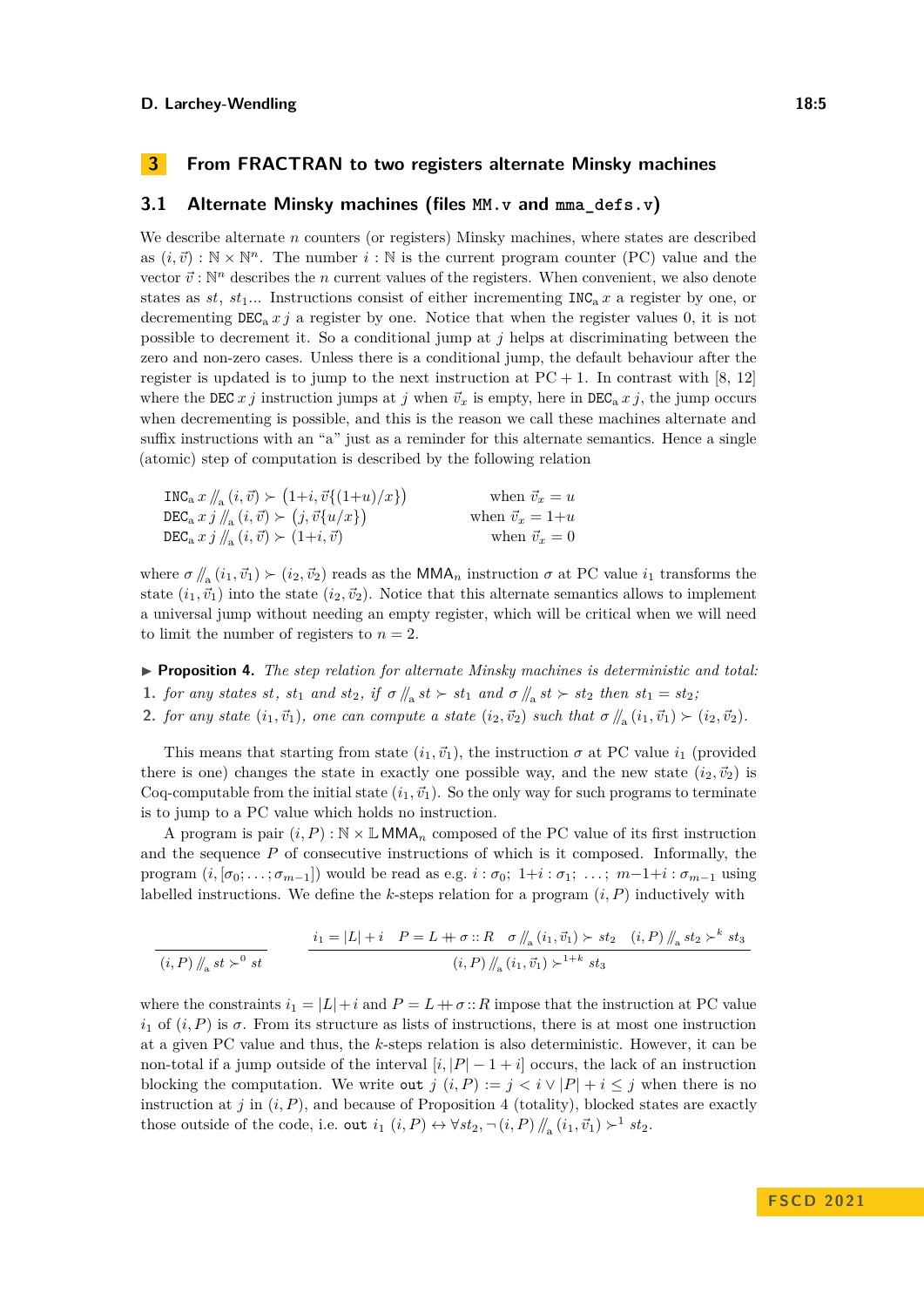#### **18:6 Synthetic Undecidability of MSELL via FRACTRAN Mechanised in Coq**

We define the predicates of *computation*, of *progress*, of *output* and of *termination* as:

$$
(i, P) \parallel_{\mathbf{a}} st_1 \succ^* st_2 := \exists k, (i, P) \parallel_{\mathbf{a}} st_1 \succ^k st_2
$$
 (computation)  
\n
$$
(i, P) \parallel_{\mathbf{a}} st_1 \succ^+ st_2 := \exists k > 0, (i, P) \parallel_{\mathbf{a}} st_1 \succ^k st_2
$$
 (progress)  
\n
$$
(i, P) \parallel_{\mathbf{a}} st_1 \leadsto (i_2, \vec{v}_2) := (i, P) \parallel_{\mathbf{a}} st_1 \succ^* (i_2, \vec{v}_2) \land \text{out } i_2 (i, P)
$$
 (output)  
\n
$$
(i, P) \parallel_{\mathbf{a}} st_1 \downarrow := \exists st_2, (i, P) \parallel_{\mathbf{a}} st_1 \leadsto st_2
$$
 (termination)

output meaning that we have computed until we reach a state blocking the computation.

 $\triangleright$  **Definition 5.** *The problems* MMA<sub>2</sub> *and* MMA<sub>0<sub>2</sub> *have the same instances: a pair*  $(P, \vec{v})$ </sub> where P is a list of  $MMA_2$  instructions (starting at PC value 1) and the vector  $\vec{v}$ :  $\mathbb{N}^2$  repres*ents the initial values of the two registers.* MMA<sub>2</sub> *asks for termination, i.e.*  $(1, P)$  //<sub>a</sub> $(1, \vec{v})$   $\downarrow$ *.* MMA0<sub>2</sub> asks for termination on the zero state, i.e.  $(1, P)$  //<sub>a</sub> $(1, \vec{v}) \rightsquigarrow (0, [0, 0])$ .

We mention that there is substantial machinery for (alternate) Minsky machines, and more generally PC based state machines, in the Coq library of undecidable problem initially described in [8]. These tools enable *modular reasoning* in those models of computation.

## **3.2 A basic MMA***<sup>n</sup>* **library up to Euclidean division (file [mma\\_utils.v](https://github.com/uds-psl/coq-library-undecidability/blob/FSCD-2021/theories/MinskyMachines/MMA/mma_utils.v))**

We specify, implement and verify a small library to compute some basic operations with  $\mathsf{MMA}_n$ . For this section,  $n : \mathbb{N}$  is a fixed number of registers but all the below sub-programs involve at most two registers. In the coming statements, the vector  $\vec{v}$ :  $\mathbb{N}^n$  is implicitly universally quantified over. The names  $i, j, p, q : \mathbb{N}$  range over PC values,  $k : \mathbb{N}$  over natural number constants, and the names  $x, t, s, d : \mathbb{F}_n$  over registers indices.

Let us start with the easy simulations of an unconditional jump, the nullification of register *x* and the operation that adds *k* units to register *x*.

▶ **Proposition 6.** For  $i, j : \mathbb{N}$  and  $x : \mathbb{F}_n$  we have  $(i, JUMP_a j x) \nparallel_a (i, \vec{v}) \succ^+ (j, \vec{v})$  where  $JUMP_a j x := [INC_a x; DEC_a x j].$ 

▶ **Proposition 7.** *For*  $x : \mathbb{F}_n$  *and*  $i : \mathbb{N}$ *, we have*  $(i, \text{NULL}_a x i) \, \text{//}_a(i, \vec{v}) \succ^+ (1 + i, \vec{v} \{0/x\})$ *where*  $NULL_a x i := [DEC_a x i].$ 

▶ **Proposition 8.** For  $i, k : \mathbb{N}, x : \mathbb{F}_n$ , we have  $(i, \text{INCS}_a x k) / \mathbb{N}_a (i, \vec{v}) \succ^* (k + i, \vec{v} \{ (k + \vec{v}_x)/x \})$ *where*  $\text{INCS}_a x k := [\text{INCS}_a x; \dots; \text{INC}^a x]$  *is of length*  $|\text{INCS}_a x k| = k$ *.* 

Then we simulate test for emptiness of register  $x$ , jumping to PC value  $p$  when  $x$  is empty, or else to the end of the sub-program otherwise. Registers are restored to their initial values when the sub-program is finished (assuming *p* points outside of its code).

▶ **Proposition 9.** *For*  $x : \mathbb{F}_n$  *and*  $p, i : \mathbb{N}$  *we have*  $(i, \text{EMPTY}_a x p i) / \mathbb{N}_a$   $(i, \vec{v}) \succ^+ (j, \vec{v})$  *where*  $EMPTY_a x p i := [DEC_a x (3 + i); JUMP_a p x; INC_a x], and j := p in case  $\vec{v}_x = 0$ , or else j := 4 + i$ *in case*  $\vec{v}_x \neq 0$ *.* 

Notice that this sub-program is of length  $|EMPTY_a x p i| = 4$  (despite looking 3), because we abuse the list notation [*. . .* ; *. . .* ; *. . .*] by allowing dots to be not only single instructions but also lists of instructions such as  $JUMP_a px$ . Hence,  $EMPTY_a xp i$  is formally defined as  $DEC_a x (3 + i)$ :: JUMP<sub>a</sub>  $px + \text{INC}_a x$ :: [] but we choose the friendly display for readability.

We now simulate the transfer of the contents of register *s* (for source) to *d* (for destination).

▶ **Proposition 10.** *For*  $s \neq d$  :  $\mathbb{F}_n$  *and*  $i$  :  $\mathbb{N}$  *we have*  $(i, \text{TRANSFER}_a s \, d \, i) / \mathbb{F}_a(i, \vec{v}) \succ^+ (3 + i, \vec{w})$ *where*  $\text{TRANSFER}_a s d i := \left[ \text{INC}_a d; \text{DEC}_a s i; \text{DEC}_a d (3 + i) \right]$  and  $\vec{w} := \vec{v} \{0/s\} \{(\vec{v}_s + \vec{v}_d)/d\}$ .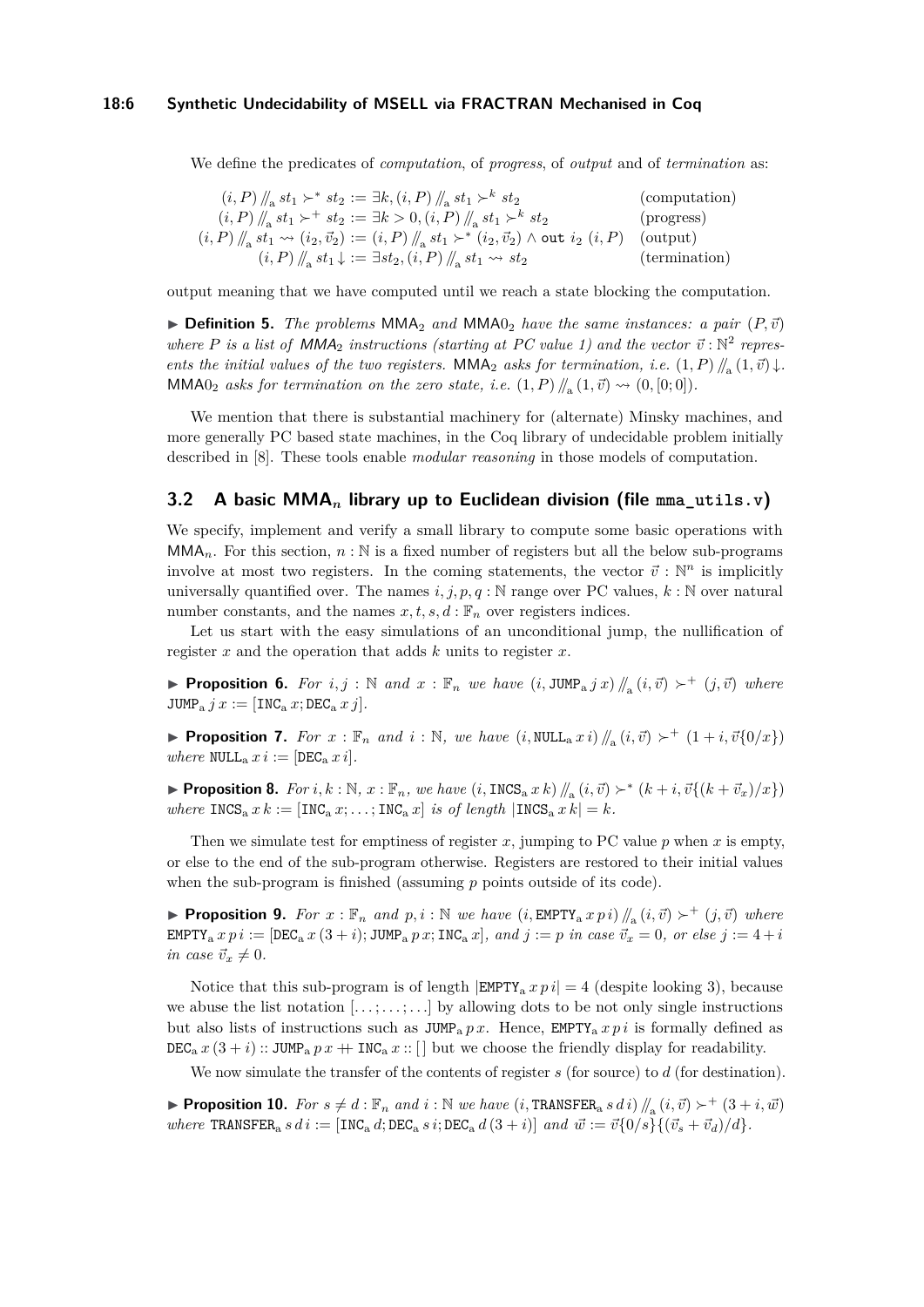We simulate multiplication of a register by a constant. The idea is similar to transfer but instead of transferring one for one, when one unit is removed from *s*, *k* units are added to *d*.

▶ **Proposition 11.** *For*  $s \neq d$ :  $\mathbb{F}_n$ ,  $k, i$ :  $\mathbb{N}$  *we have* (*i*, MULT\_CST<sub>a</sub>  $s$   $d k i$ )  $\mathbb{N}_a$  (*i*,  $\vec{v}$ )  $\succ^+$  (*j*,  $\vec{w}$ )  $where$  MULT\_CST<sub>a</sub>  $s \, d \, k \, i := \left[ \text{DEC}_a \, s \, (3+i) \right]$ ; JUMP<sub>a</sub>  $(5+k+i) \, s$ ; INCS<sub>a</sub>  $d \, k$ ; JUMP<sub>a</sub>  $i \, s$ ,  $j := 5 + i$  $k + i$ ,  $\vec{w} := \vec{v} \{0/s\} \{ (k \vec{v}_s + \vec{v}_d)/d \}$ , and  $|\text{MULT\_CST}_a s \, dk \, i| = 5 + k$ .

We simulate the minus *k* operation (with overflow management), jumping to PC value *p* when  $k$  units can be removed from register  $x$ , or else to PC value  $q$  when register  $x$  contains less than *k* units (overflow).

**• Proposition 12.** For  $p, q, k, i : \mathbb{N}$  and  $x : \mathbb{F}_n$ , we define

 $\text{DECS}_a$  *x*  $p q k i := \left[ \text{DEC}_a x (3+i); \text{JUMP}_a q x; \dots; \text{DEC}_a x (3k+i); \text{JUMP}_a q x; \text{JUMP}_a p x \right]$ 

*where the pattern*  $DEC_a x (3u + i); JUMP_a q x$  *is repeated for*  $u = 1, \ldots, k$ *.* 

*Depending on the comparison between*  $\vec{v}_x$  *and*  $k$ *, we have the following:* 

- $if \vec{v}_x < k \text{ then } (i, \text{DECS}_a \, x \, p \, q \, k \, i) \, / \! / \! \sqrt{a} \, (i, \vec{v}) \succ^+ (q, \vec{v} \{0/x\})$ ;
- $if \vec{v}_x \geq k \text{ then } (i, \text{DECS}_a \, x \, p \, q \, k \, i) / \int_a^b (i, \vec{v}) \succ^+ (p, \vec{v} \{ \vec{v}_x k/x \}).$

Using an extra temporary register *t*, we implement a non-destructive minus *k* operation (with overflow management).

**• Proposition 13.** For  $x \neq t : \mathbb{F}_n$  and  $p, q, k, i : \mathbb{N}$ , we define

$$
\text{DECS\_COPY}_\text{a} \, x \, t \, p \, q \, k \, i := \left[ \begin{array}{l} \text{DEC}_\text{a} \, x \, (4-1+i); \text{JUMP}_\text{a} \, q \, x; \text{INC}_\text{a} \, t; \\ \cdots \\ \text{DEC}_\text{a} \, x \, (4k-1+i); \text{JUMP}_\text{a} \, q \, x; \text{INC}_\text{a} \, t; \\ \text{JUMP}_\text{a} \, p \, x \end{array} \right]
$$

*where the pattern*  $DEC_a x (4u - 1 + i)$ ;  $JUMP_a q x$ ;  $INC_a t$  *is repeated for*  $u = 1, \ldots, k$ *.* 

*Depending on the comparison between*  $\vec{v}_x$  *and*  $k$ *, we have the following:* 

 $if \vec{v}_x < k \text{ then } (i, \texttt{DECS\_COPY}_a \text{ } x \text{ } t \text{ } p \text{ } q \text{ } k \text{ } i) \text{ } /\text{}/_{a} (i, \vec{v}) \succ^+ (q, \vec{v} \{0/x\} \{(\vec{v}_x + \vec{v}_t)/t\}) \text{;}$  $\textit{if } \vec{v}_x \geq k \textit{ then } (i, \texttt{DECS\_COPY}_\texttt{a} \textit{xt} p q k i) \, \textcolor{red}{\parallel_A} \, (i, \vec{v}) \succ^+ (p, \vec{v} \{(\vec{v}_x - k)/x\} \{ (k + \vec{v}_t)/t \}).$ *The length is*  $|DECS_COPY_a \, x \, t \, p \, q \, k \, i| = 2 + 4k$ .

Notice that the initial value of *t* has to be known if one wants to recover the initial value of *x*, e.g. if the initial value of *t* is 0 and *x* contains less than *k* units, then once the computation is finished, *t* contains a copy of the initial value of *x*.

We implement a non-destructive computation of a divisibility test of register *x* by a constant  $k > 0$ , using a spare register t to preserve the initial value of x.

**• Proposition 14.** For  $x, t : \mathbb{F}_n$  and  $p, q, k, i : \mathbb{N}$ , we define

MOD  $CST_a$   $x t p q k i :=$  [EMPTY<sub>a</sub>  $x p i$ ; DECS  $COPY_a$   $x t i q k (4 + i)$ ]

*and we check the identity*  $|MOD_CST_a x t p q k i| = 6 + 4k$ *. Assuming*  $x \neq t$  *and*  $k > 0$ *, we have*  $(i, \text{MOD\_CST}_a x t p q k i) \, ||_a (i, \vec{v}) \succ^+ (j, \vec{v} \{0/s\} \{(\vec{v}_x + \vec{v}_t)/t\})$  where  $j := p$  when k divides  $\vec{v}_x$ , *and*  $j := q$  *otherwise.* 

We now implement division by a constant  $k > 0$ . It will only work when the contents of the input register *s* is a multiple of *k* and the quotient is then stored in *d*.

**• Proposition 15.** For  $s, d : \mathbb{F}_n$  and  $k, i : \mathbb{N}$ , we define

 $DIV_CST_a s \, d \, k \, i := [DECS_a s (2 + 3k + i) (5 + 3k + i) k \, i; \, INC_a d; \, JUMP_a i s]$ 

*and we check the identity*  $|DIV_CST_a s \, d \, k \, i| = 5 + 3k$ *. Assuming*  $s \neq d$ ,  $k > 0$  *and*  $\vec{v}_s = ak$ *, we have*  $(i, \text{DIV\_CST}_a \ s \ d \ k \ i) \ N_a \ (i, \vec{v}) \succ^+ (5 + 3k + i, \vec{v} \{0/s\} \{(a + \vec{v}_d)/d\}).$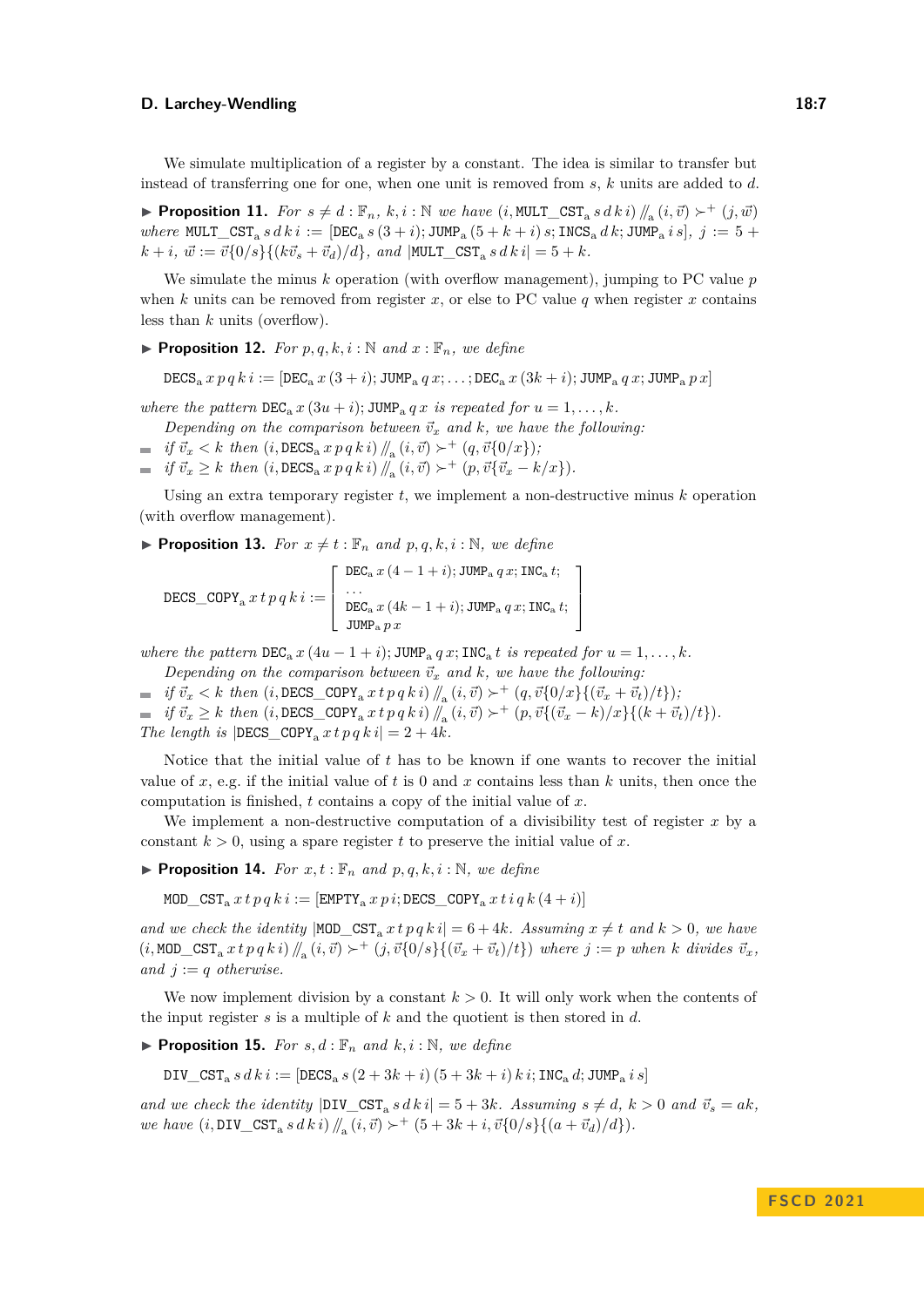## **3.3 Compiling regular FRACTRAN programs (file [fractran\\_mma.v](https://github.com/uds-psl/coq-library-undecidability/blob/FSCD-2021/theories/MinskyMachines/MMA/fractran_mma.v))**

We are now in position to compile regular FRACTRAN programs (with no *p/*0 fractions). We start with a sub-program for simulating the FRACTRAN step relation for one regular fraction  $p/q$  then we will chain those sub-programs.

We fix  $n := 2$ , and  $s := 0 : \mathbb{F}_2$  and  $d := 1 : \mathbb{F}_2$  are the two available registers for two counters alternate Minsky machines. Let use assume a regular fraction, i.e.  $p, q : \mathbb{N}$  with  $q \neq 0$ , and  $i, j : \mathbb{N}$  where *i* the starting PC value of the sub-program.

To help the readability of the following code, we decorate it with relevant labels (PC values), although those are not formally present in the mechanisation:

| <i>i</i> <sub>5</sub> : DIV_CST <sub>a</sub> s $d \, p \, i_5$ ;<br>$i_6$ : TRANSFER <sub>a</sub> $d s i_6$<br>$i_{7}$ : | $(i, \texttt{FRAC\_ONE}_{a} p q i j) :=$ | <i>i</i> <sub>0</sub> : MULT_CST <sub>a</sub> $s dp i$ <sub>0</sub> ;<br>$i_1$ : MOD_CST <sub>a</sub> $d s i_2 i_5 q i_1$ ;<br>$i_2$ : DIV_CST <sub>a</sub> s $d q i_2$ ;<br>$i_3$ : TRANSFER <sub>a</sub> $d s i_3$ ;<br>$i_4$ : JUMP <sub>a</sub> $i d$ ; | where | $\left\{ \begin{array}{ll} i_0:=i,\\ i_1:=5+p+i_0,\\ i_2:=6+4q+i_1,\\ i_3:=5+3q+i_2,\\ i_4:=3+i_3,\\ i_5:=2+i_4,\\ i_6:=5+3p+i_5,\\ i_7:=3+i_6 \end{array} \right.$ |
|--------------------------------------------------------------------------------------------------------------------------|------------------------------------------|-------------------------------------------------------------------------------------------------------------------------------------------------------------------------------------------------------------------------------------------------------------|-------|---------------------------------------------------------------------------------------------------------------------------------------------------------------------|
|--------------------------------------------------------------------------------------------------------------------------|------------------------------------------|-------------------------------------------------------------------------------------------------------------------------------------------------------------------------------------------------------------------------------------------------------------|-------|---------------------------------------------------------------------------------------------------------------------------------------------------------------------|

- **Proposition 16.**  $|\text{FRAC\_ONE}_{a} p q i j| = 29 + 4p + 7q$  and  $i_7 = |\text{FRAC\_ONE}_{a} p q i j| + i$ .
- ▶ **Proposition 17.** *If*  $qy = px$  *then* (*i*, FRAC\_ONE<sub>a</sub>  $p q i j$ ) //<sub>a</sub> (*i*, [*x*; 0]) ≻<sup>+</sup> (*j*, [*y*; 0]).
- ▶ **Proposition 18.** *If*  $q \nmid px$  *then*  $(i, \text{FRAC}\_\text{ONEa} p q i j) / / |a(i, [x; 0]) \succ^+ (i_7, [x; 0])$ *.*

**Proof.** The proof of Proposition 17 (resp. 18) is sketched in Appendix A (resp. B).

Hence  $(i, \text{FRAC}$  ONE<sub>a</sub>  $p q i j$  performs the multiplication of *x* by  $p/q$  if the result is a natural number, transferring the control to PC value *j*, or else, would the result be a proper fraction, the registers are globally unmodified and the PC is transferred at  $i<sub>7</sub>$ , the end of this sub-program. Notice that the register *d* is assumed to be initially empty.

We now chain those sub-programs to simulate one step of a regular **FRACTRAN** program, encoding a list *Q* of fractions by structural recursion on *Q*:

$$
\begin{array}{ll} \texttt{FRAC\_STEP}_a \; j \; [\;] \; i := [\;] & \texttt{FRAC\_STEP}_a \; j \; (p/q::Q) \; i := P \; \texttt{+ FRAC\_STEP}_a \; j \; Q \; (|P|+i) \\ & \texttt{where} \; P := \texttt{FRAC\_ONE}_a \, p \, q \, i \, j \end{array}
$$

 $\blacktriangleright$  **Lemma 19.** For any regular FRACTRAN program  $Q : \mathbb{L}(\mathbb{N} \times \mathbb{N})$  and any  $i, j, x, y : \mathbb{N}$ , if  $Q \, / \! / \! _F x \succ y \, then \, (i, \texttt{FRAC\_STEP}_a \, j \, Q \, i) / \! / \! _a \, (i, [x; 0]) \succ^+ (j, [y; 0]).$ 

**Proof.** By induction on the predicate  $Q / f_F x \succ y$  using Propositions 17 and 18.

 $\triangleright$  **Lemma 20.** For any regular FRACTRAN program  $Q : \mathbb{L}(\mathbb{N} \times \mathbb{N})$  and any  $i, j, x : \mathbb{N}$ , if *Q*  $/ \n{F}$ *x*  $>$  *★ then* (*i*,FRAC\_STEP<sub>a</sub> *j Q i*)  $/ \n{F}$ <sub>a</sub> (*i*, [*x*; 0])  $>$  \* (|FRAC\_STEP<sub>a</sub> *j Q i*| + *i*, [*x*; 0]).

**Proof.** By induction on *Q* using Proposition 18.

The instance FRAC\_STEP<sub>a</sub> 1 *Q* 1 starts at  $i = 1$  and loops on itself  $(j = 1)$  until no fraction can be executed. In addition, we finish by nullifying *s* and then jump to PC value 0:

$$
\mathtt{FRAC\_MM_A}\,Q := \mathtt{FRAC\_STEP}_\mathrm{a} \,1\;Q\;1 + \mathtt{NULL}_\mathrm{a}\,s\,\big(|\mathtt{FRAC\_STEP}_\mathrm{a} \,1\;Q\;1| + 1\big) + \mathtt{JUMP}_\mathrm{a}\,0\,s
$$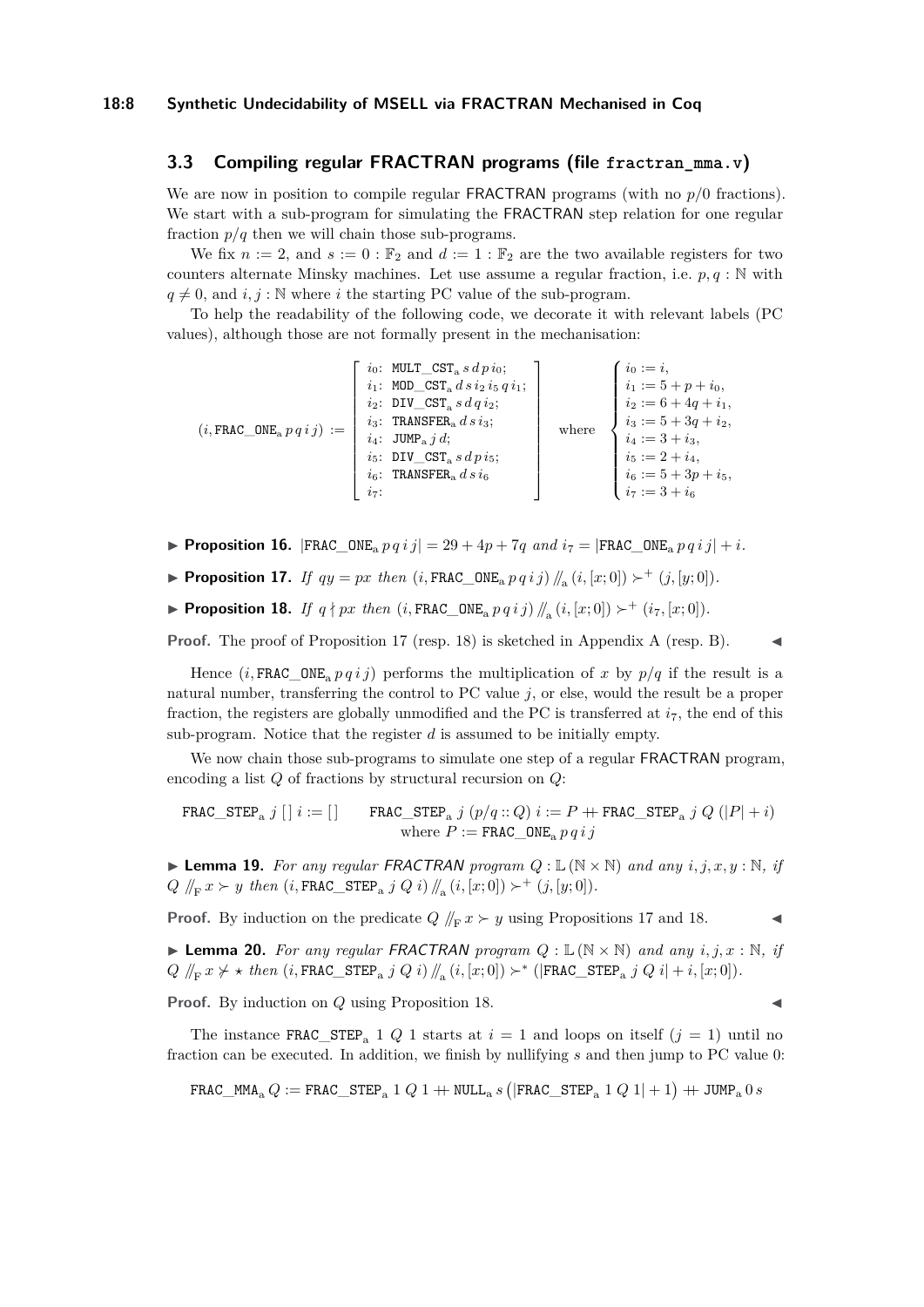$$
\cfrac{\sum \mathcal{N}_n 1 + a \oplus b \vdash q}{\sum \mathcal{N}_n a \oplus b \vdash p} \quad \text{INC}_n \alpha pq \in \Sigma \quad \cfrac{\sum \mathcal{N}_n a \oplus b \vdash q}{\sum \mathcal{N}_n 1 + a \oplus b \vdash p} \quad \text{DEC}_n \alpha pq \in \Sigma \quad \cfrac{\sum \mathcal{N}_n 0 \oplus b \vdash q}{\sum \mathcal{N}_n 0 \oplus b \vdash p} \quad \text{ZERO}_n \alpha pq \in \Sigma
$$
\n
$$
\cfrac{\sum \mathcal{N}_n a \oplus b \vdash p}{\sum \mathcal{N}_n a \oplus b \vdash p} \quad \text{INC}_n \beta pq \in \Sigma \quad \cfrac{\sum \mathcal{N}_n a \oplus b \vdash q}{\sum \mathcal{N}_n a \oplus b \vdash p} \quad \text{DEC}_n \beta pq \in \Sigma \quad \cfrac{\sum \mathcal{N}_n a \oplus 0 \vdash q}{\sum \mathcal{N}_n a \oplus 0 \vdash p} \quad \text{ZERO}_n \beta pq \in \Sigma
$$



 $\blacktriangleright$  **Theorem 21.** For any regular FRACTRAN program  $Q: \mathbb{L}(\mathbb{N} \times \mathbb{N})$  and any  $x: \mathbb{N}$ , the three *following properties are equivalent:*

- **1.**  $Q \nparallel_{\mathbf{F}} x \downarrow$ ;
- 2.  $(1, \text{FRAC\_MMA}_{a} \ Q) \ N_{a} \ (1, [x; 0]) \rightsquigarrow (0, [0; 0])$
- **3.**  $(1, \text{FRAC\_MMA}_a Q) / / (1, [x; 0]) \downarrow$ .

**Proof.** A sketch of the proof can be found in Appendix C.

 $\triangleright$  **Corollary 22.** FRACTRAN<sub>reg</sub>  $\preceq$  MMA<sub>2</sub> *and* FRACTRAN<sub>reg</sub>  $\preceq$  MMA<sub>02</sub>.

## **4 Minsky machine termination as provability**

While the (heavy) alternate Minsky machines framework was useful to simulate FRACTRAN programs with two counter machines, using it as a seed for other reductions is not recommended. First, explaining the semantics and termination predicates requires many definitions, not necessarily obvious at first. Also, manipulating them without the tools for modular reasoning is quite difficult.

### **4.1 Non-deterministic two counters Minsky machines (file [ndMM2.v](https://github.com/uds-psl/coq-library-undecidability/blob/FSCD-2021/theories/MinskyMachines/ndMM2.v))**

For our reductions to linear logic, we replace MMA<sup>2</sup> with an equivalent model, much easier to describe and work with, where computations are performed by proof-search and termination matches the provability/derivability predicate. Reductions to entailment in logical systems will thus mainly consist in encoding derivations from one system to another. We call this model non-deterministic two counters Minsky machines and denote  $MM_{nd}$ .

We comment this logical presentation, sequent style, of Minsky machines.  $MM_{\text{nd}}$  *instructions* are of the form  $\text{STOP}_p p \mid \text{INC}_p x p q \mid \text{DEC}_p x p q \mid \text{ZERO}_p x p q$  where  $x \in \{\alpha, \beta\}$  is a register index, either the first  $\alpha$  or the second  $\beta$ ,<sup>4</sup> and  $p, q : \mathbb{N}$  are labels, here in type  $\mathbb{N}$ , but the definitions in this section are completely parametric in the type of labels. A *sequent of*  $MM_{\text{nd}}$  is of the form  $\Sigma / \mathcal{L}_n a \oplus b \vdash p$  where  $\Sigma$  is a list of  $MM_{\text{nd}}$  instructions viewed as a finite set, *a* and *b* of type N represent the values of the counters  $\alpha$  and  $\beta$  respectively and *p* is the current label.

We define provability/derivability inductively by the rules the calculus  $\mathsf{S\text{-}MM}_{\text{nd}}$  in Fig. 1. Notice that since computation is simulated by proof-search, the initial state is the conclusion of a rule and it is transformed into the premise, when there is one. For example, the INC<sub>n</sub>  $p \, q$ rule contains both the initial label and the jump-to label, hence it can only execute at label

<sup>4</sup> hence formally a Boolean value of type B.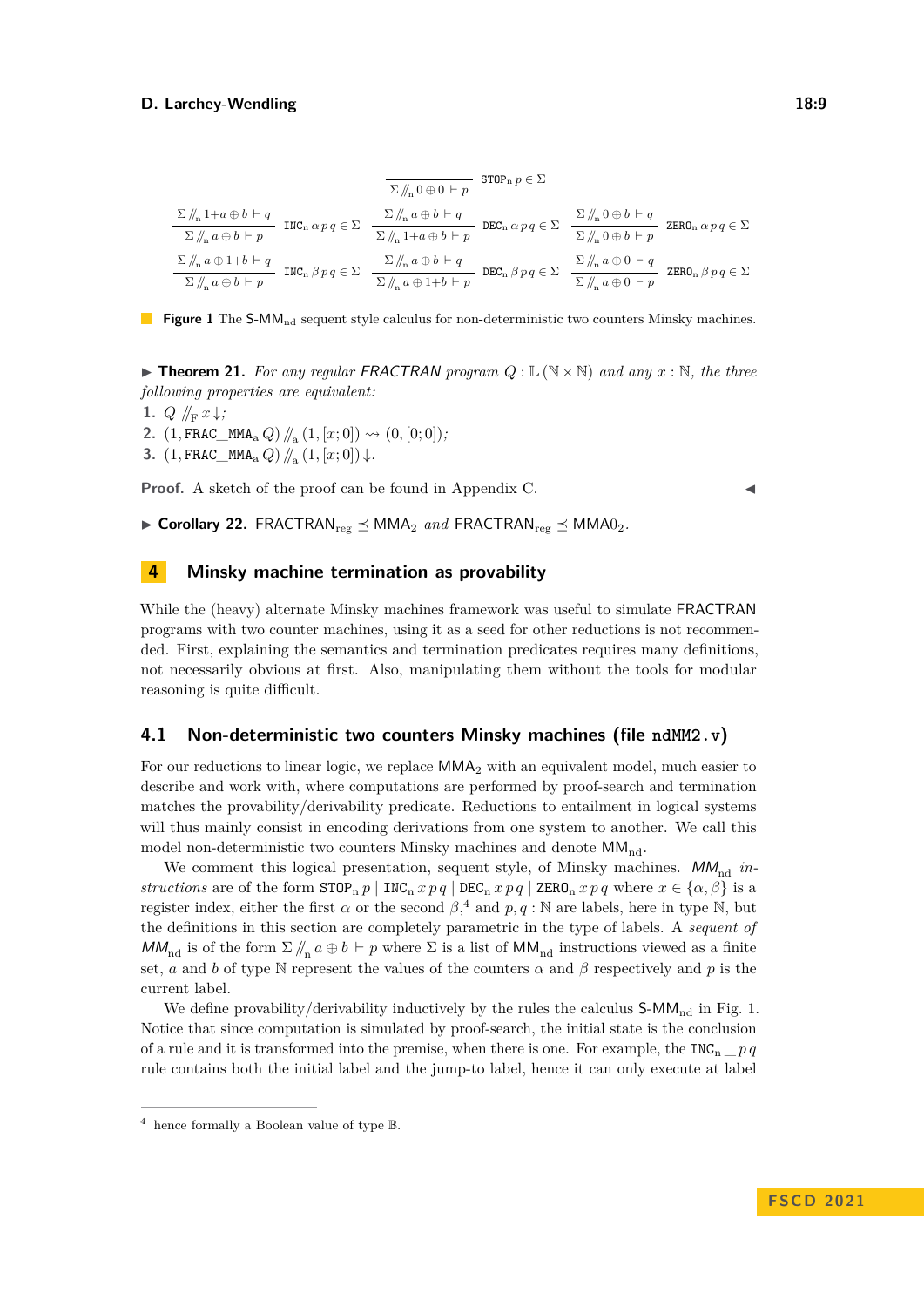#### **18:10 Synthetic Undecidability of MSELL via FRACTRAN Mechanised in Coq**

*p*. However, nothing prevents the simultaneous occurrence of another instruction INC<sub>n</sub>  $p q'$ in  $\Sigma$ , and this could render proof-search non-deterministic, hence our choice of terminology. However, non-determinism is not relevant to the undecidability of the  $MM_{nd}$ .

Notice that it is common practice to represent the sequent and the derivability predicate of the sequent by the same denotation  $\Sigma / \nvert_n a \oplus b \vdash p$  which could lead to confusion. Usually, we qualify the notation with the "sequent" word to make it explicit. Unqualified or followed with "is derivable" means that the notation represents the  $S-MM_{nd}$  derivability predicate.

▶ **Definition 23.** *A* MM<sub>nd</sub> *problem instance is the data of a sequent*  $\Sigma / \ln a \oplus b \vdash p$ *, and the* question is whether this sequent is derivable or not using the rules of  $S-MM_{\text{nd}}$  (Fig. 1).

Notice that  $\text{ZERO}_n x p q$  performs both a zero-test on x and if zero, a jump from p to q without changing registers. If we remove the  $\text{ZERO}_n \_\text{p} q$  rules, we get Petri nets reachability, more specifically VASS with states, which have a decidable reachability problem with non-elementary complexity [4], even non-primitive recursive according to [16, 5].

## **4.2 From MMA0<sup>2</sup> to MMnd (file [MMA2\\_to\\_ndMM2\\_ACCEPT.v](https://github.com/uds-psl/coq-library-undecidability/blob/FSCD-2021/theories/MinskyMachines/Reductions/MMA2_to_ndMM2_ACCEPT.v))**

We give an alternate presentation of termination on zero for two registers Minsky machines, using the S-MM<sub>nd</sub> calculus of Section 4.1. Let us consider alternate Minsky machines  $MMA<sub>2</sub>$ with two counters,  $s := 0 : \mathbb{F}_2$  and  $d := 1 : \mathbb{F}_2$ . We denote by  $\alpha, \beta : \mathbb{B}$  the two registers of  $MM<sub>nd</sub>$  instructions. We define the following encodings of single instructions and programs:

| $(\cdot): \mathbb{F}_2 \to \mathbb{B}$ | $\langle \cdot, \cdot \rangle : \mathbb{N} \to \mathsf{MMA}_2 \to \mathbb{L} \mathsf{MM}_{\mathrm{nd}}$            | $\langle\!\langle \cdot, \cdot \rangle\rangle : \mathbb{N} \to \mathbb{L}$ MMA <sub>2</sub> $\to \mathbb{L}$ MM <sub>nd</sub> |
|----------------------------------------|--------------------------------------------------------------------------------------------------------------------|-------------------------------------------------------------------------------------------------------------------------------|
| $\overline{0} := \alpha$               | $\langle i, \texttt{INC}_a x \rangle := [\texttt{INC}_n \ \overline{x} \ i \ (1+i)]$                               | $\langle\langle i, [\ ]\rangle\rangle := [\ ]$                                                                                |
| $\overline{1} := \beta$                | $\langle i, \texttt{DEC}_a x j \rangle := [\texttt{DEC}_n \overline{x} i j; \texttt{ZERO}_n \overline{x} i (1+i)]$ | $\langle \langle i, \sigma : : P \rangle \rangle := \langle i, \sigma \rangle + \langle \langle 1+i, P \rangle \rangle$       |

- **Proposition 24.** *The encodings*  $\langle \cdot, \cdot \rangle$  *and*  $\langle \langle \cdot, \cdot \rangle \rangle$  *are sound:*
- **1.** *assuming the inclusion*  $\langle i, \sigma \rangle \subseteq \Sigma$ , *if*  $\sigma / \mathcal{A}_{\mathbf{a}}(i,[a;b]) \succ (j,[a';b'])$  *and*  $\Sigma / \mathcal{A}_{\mathbf{a}}(a \oplus b' \vdash j \text{ is }$ *derivable then so is*  $\sum \N_{n} a \oplus b \vdash i$ ;
- 2. assuming  $\langle 1, P \rangle \subseteq \Sigma$ , if  $(1, P) / \mathcal{L}_a(i, [a; b]) \succ^1 (j, [a'; b'])$  and  $\Sigma / \mathcal{L}_a a' \oplus b' \vdash j$  is derivable *then so is*  $\Sigma / /_{n} a \oplus b \vdash i$ *.*

**Proof.** Item 1 is by case analysis on  $\sigma$  and item 2 follows from item 1.

Let us now define  $\Sigma_P := \text{STOP}_n 0 : \langle \langle 1, P \rangle \rangle$  which constitutes the encoding of MMA<sub>2</sub> programs into  $MM_{nd}$  sequents. We establish its soundness.

▶ **Lemma 25.** *If*  $(1, P)$  //<sub>a</sub>  $(i, [a, b])$   $\succ$  \*  $(0, [0, 0])$  *then*  $\Sigma_P$  //<sub>n</sub>  $a \oplus b \vdash i$  *is derivable.* 

**Proof.** We have  $\langle \langle 1, P \rangle \rangle \subseteq \Sigma_P$  by definition of  $\Sigma_P$ . Iterating Proposition 24 (item 2), we thus get  $\Sigma_P / \! /_n 0 \oplus 0 \vdash 0 \rightarrow \Sigma_P / \! /_n a \oplus b \vdash i$ . The derivability of  $\Sigma_P / \! /_n 0 \oplus 0 \vdash 0$  follows from  $\text{STOP}_n 0 \in \Sigma_P$  and the  $\text{STOP}_n 0$  rule of  $\text{S-MM}_{nd}$ .

▶ **Lemma 26.** *If*  $\Sigma_P \, / \! / \! \! _n a \oplus b \vdash i$  *is derivable then*  $(1, P) / \! / \! \! _n (i, [a, b]) \succ^* (0, [0; 0]).$ 

**Proof.** The argument proceeds by structural induction on the derivation of  $\Sigma_P / / \mathbb{R}$  *a* ⊕ *b*  $\vdash i$ , i.e. by analysing the structure of  $\mathsf{S}\text{-}\mathsf{MM}_{\mathrm{nd}}$  derivations. The following result is an essential ingredient in this case analysis:  $c \in \langle \langle i, P \rangle \rangle \rightarrow \exists L \sigma R, P = L + \sigma :: R \land c \in \langle |L| + i, \sigma \rangle$ . It allows to recover the MMA<sub>2</sub> instructions from which  $MM_{nd}$  instructions originate.

 $\blacktriangleright$  **Corollary 27.** MMA $0_2 \preceq$  MM<sub>nd</sub>.

**Proof.** The reduction maps an instance  $(P, [a; b])$  of MMA0<sub>2</sub> to the sequent  $\Sigma_P / \mathcal{L}_n a \oplus b \vdash 1$ . Lemmas 25 and 26 provide the equivalence between  $(1, P)$  //<sub>a</sub> $(1, [a, b]) \rightarrow (0, [0, 0])$  and the derivability of Σ*<sup>P</sup> //*<sup>n</sup> *a* ⊕ *b* ⊢ 1, which ensures the correctness of the reduction. ◀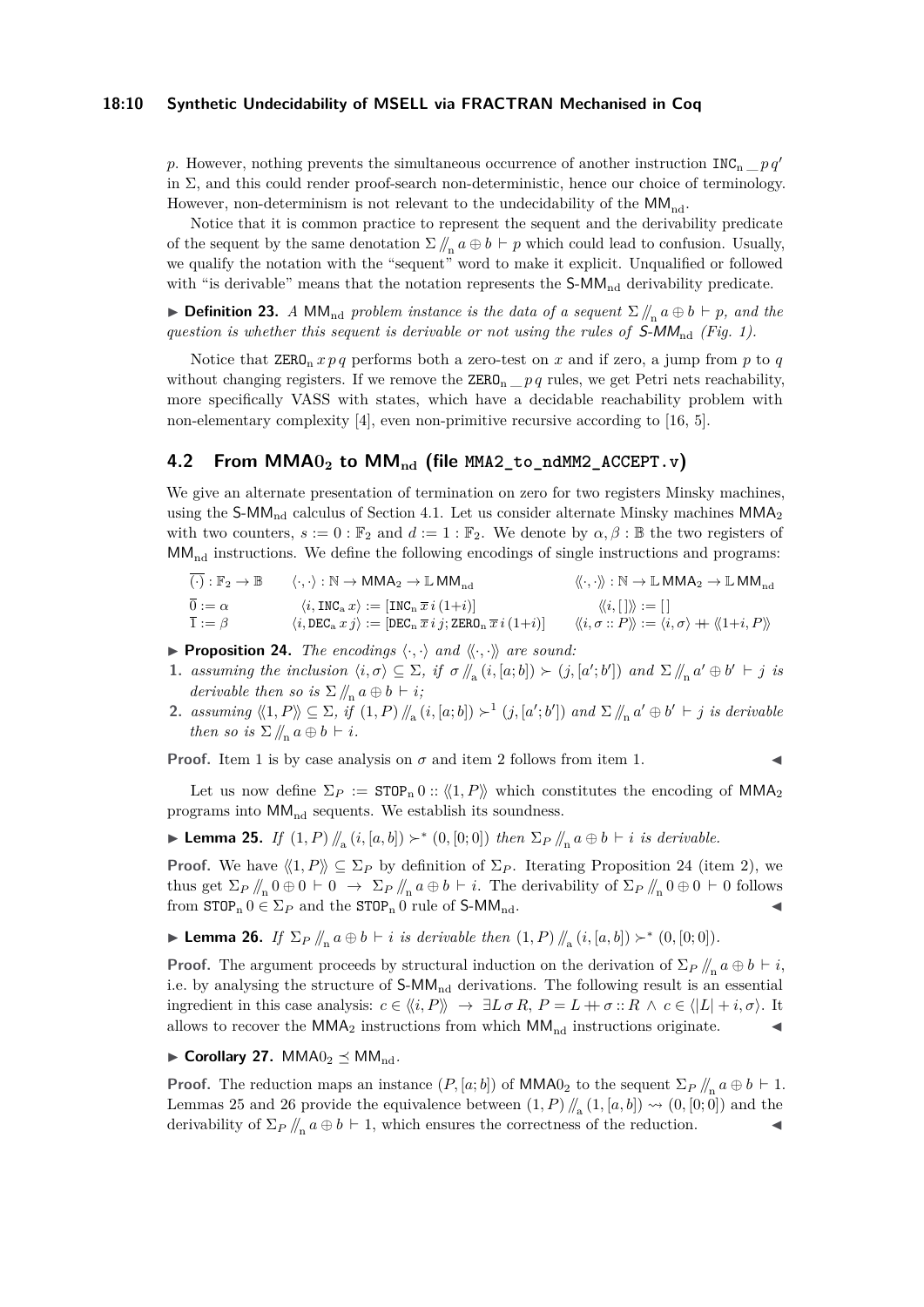## **5 Undecidability of Sub-Exponential Linear Logic**

Having established the undecidability of  $MM_{nd}$  via FRACTRAN<sub>reg</sub> and  $MMA0<sub>2</sub>$ , we can now switch to undecidability in some fragments of linear logic and give a comparison between two different reductions. We introduce the intuitionistic version of sub-exponential linear logic  $[2]$  (IMSELL) and mechanise a many-one reduction from  $MM_{nd}$  to entailment in IMSELL. Even if the former reduction [2] applies to classical sub-exponential linear logic with one sided sequents, our own reduction function is inspired from it. However, the completeness proof that we have mechanised largely differs since we avoid focused proofs (used to recover computations) and instead, adapt the trivial phase semantics argument [13, 8]. Additionally we precisely compare the reduction to ILL with the reduction to IMSELL by starting from the same  $MM_{nd}$  seed, detailing what set of logical rules are used to simulate those machines.

## **5.1 The ILL and IMSELL fragments (files [ILL.v](https://github.com/uds-psl/coq-library-undecidability/blob/FSCD-2021/theories/ILL/ILL.v) and [IMSELL.v](https://github.com/uds-psl/coq-library-undecidability/blob/FSCD-2021/theories/ILL/IMSELL.v))**

We introduce two fragments/extensions of intuitionistic linear logic (ILL) that allow for a reduction from non-deterministic two counters Minsky machines.

The first fragment of the ILL logic we consider is composed of propositional formulæ build from two binary connectives, the *linear implication* ⊸ and *additive conjunction* &, and one modality, *exponentiation* !. Logical variables come from (a copy of) the N type. Formally, the formulæ of ILL are of the form  $A, B ::= X \mid A \rightarrow B \mid A \& B \mid A$  where  $X : \mathbb{N}$ . To simplify, *we abusively call this fragment* ILL. By cut-elimination, the reduction discussed below also works for larger fragments containing more connectives like ⊗, ⊕, etc.

The sequents of ILL are intuitionistic, i.e. a pair  $(\Gamma, A)$  written  $\Gamma \vdash A$  where  $\Gamma$  is a multiset of formulæ and *A* is a single formula. Multisets are just lists identified up-to permutations. If it is more convenient to work with lists, as we do in the Coq mechanization, then an *explicit permutation rule* is added to the sequent rules of the S-ILL calculus in Fig. 2.

The three leftmost rules are the identity (or axiom) rule stating that the sequent  $A \vdash A$ has a trivial proof, and then the left- and right-introduction rules for the linear implication ⊸. The three rules middle-left are two left- and one right-introduction rules for the additive conjunction &. The two middle-right rules are modal rules, on top, the *promotion* rule, and at bottom, the *dereliction* rule. Finally, on the right-hand-side are the *structural rules* for the ! modality, i.e. *weakening* on top and *contraction* at the bottom. Notice that specifically, linear logic does not allow for general weakening or contraction rules.

On the other hand, IMSELL is a purely multiplicative fragment but with several modalities, among them exponentials. The logic is parameterized with a fixed type Λ of *modalities* and a fixed sub-type  $\mathcal{U} : \Lambda \to \mathbb{P}$  of *unbounded* modalities, also called exponentials. We follow the set theoretic syntax and write  $u \in \mathcal{U}$  (instead of  $\mathcal{U} u$ ) when *u* is unbounded. The formulæ of IMSELL<sub>Λ</sub> are of the form  $A, B ::= X | A → B | !<sup>m</sup>A$  where  $X : ℕ$  and  $m : Λ$ . So compared to ILL, the additive  $\&$  is missing whereas the modality ! becomes indexed as  $\cdot$ <sup>*m*</sup> with *m* spanning over  $\Lambda$ . IMSELL<sub>A</sub> sequents have the same structure  $\Gamma \vdash A$  as those of ILL except that they are composed of  $IMSEL<sub>A</sub>$  formulæ instead.

Before we describe the associated sequent calculus  $S$ -IMSELL<sub>Λ</sub>, we introduce supplementary structures on modalities: a pre-order  $\preccurlyeq : \Lambda \to \Lambda \to \mathbb{P}$ , i.e. a *reflexive* and *transitive* binary relation, such that U *is upward-closed for*  $\leq$ , i.e.  $u \leq m$  and  $u \in U$  entail  $m \in U$ for any  $m, u : \Lambda$ . In the sequel, we will somehow abuse the notation and denote  $\Lambda$  both for the base type and the modal structure  $(\Lambda, \mathcal{U}, \preccurlyeq)$  moreover assuming the pre-order and upward-closure properties.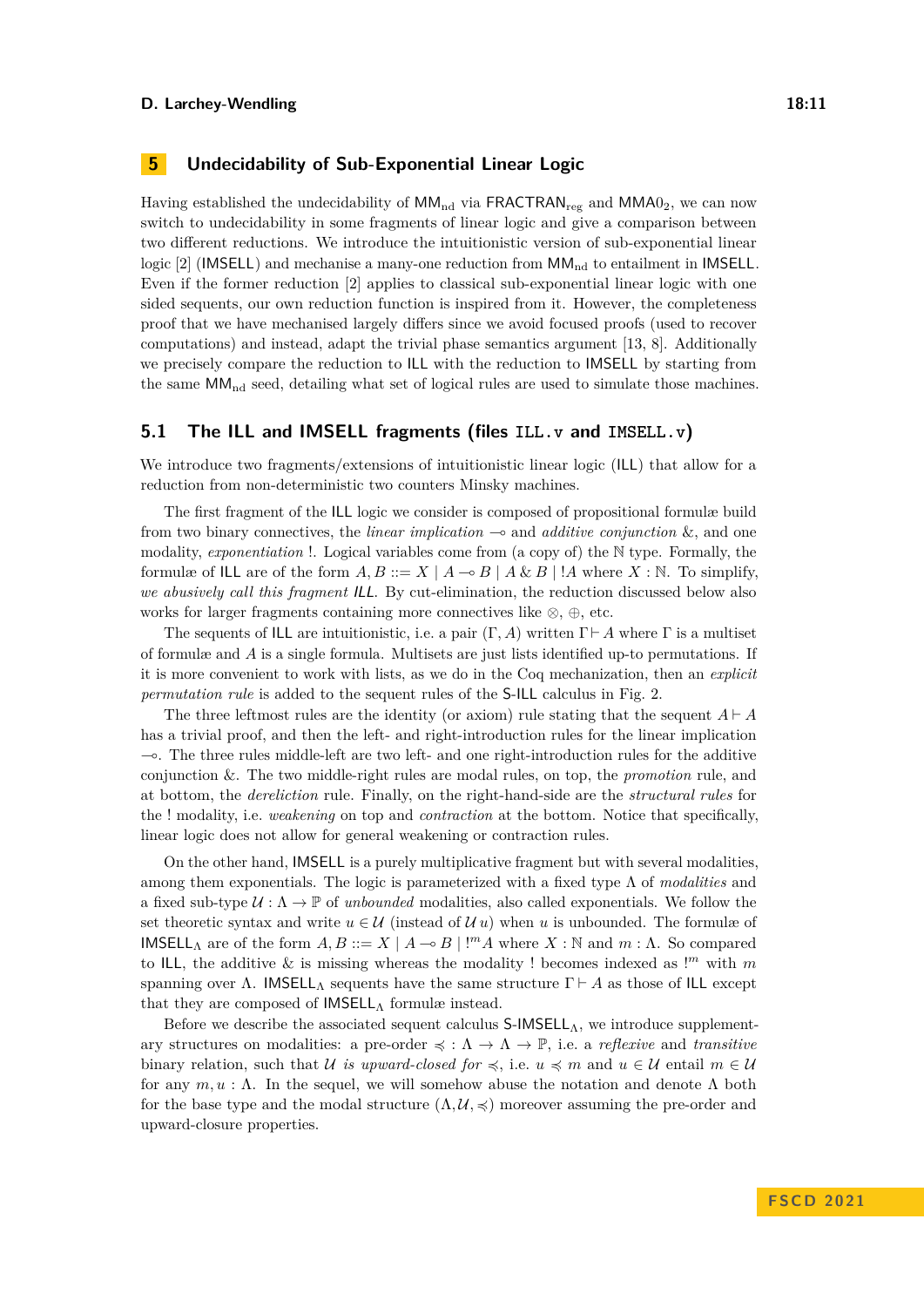#### **18:12 Synthetic Undecidability of MSELL via FRACTRAN Mechanised in Coq**

| $A \vdash A$                               | $A \vdash B$              | $\Gamma \vdash A \otimes B$ | $\Gamma \vdash A \otimes B$ | $\Gamma \vdash B$    | $\Gamma \vdash B$    |
|--------------------------------------------|---------------------------|-----------------------------|-----------------------------|----------------------|----------------------|
| $\Gamma \vdash A$                          | $B, \Delta \vdash C$      | $A, \Gamma \vdash C$        | $B, \Gamma \vdash C$        | $A, \Gamma \vdash B$ | $A, \Gamma \vdash B$ |
| $A \rightarrow B, \Gamma, \Delta \vdash C$ | $A \& B, \Gamma \vdash C$ | $A \& B, \Gamma \vdash C$   | $A, \Gamma \vdash B$        | $A, \Gamma \vdash B$ | $A, \Gamma \vdash B$ |

**Figure 2** The S-ILL sequent calculus.

| $A \vdash A$ | $A, \Gamma \vdash B$            | ii  | $!\cdot \Gamma \vdash B$      | $m \leq x$ | $\Gamma \vdash B$        | $u \in U$                |                          |                          |                          |                          |                          |                          |                          |                          |                          |                          |                          |                          |                          |                          |                          |                          |                          |                          |                          |                          |                          |                          |                          |                          |                          |                          |                          |                          |                          |                          |
|--------------|---------------------------------|-----|-------------------------------|------------|--------------------------|--------------------------|--------------------------|--------------------------|--------------------------|--------------------------|--------------------------|--------------------------|--------------------------|--------------------------|--------------------------|--------------------------|--------------------------|--------------------------|--------------------------|--------------------------|--------------------------|--------------------------|--------------------------|--------------------------|--------------------------|--------------------------|--------------------------|--------------------------|--------------------------|--------------------------|--------------------------|--------------------------|--------------------------|--------------------------|--------------------------|--------------------------|
| $A \vdash A$ | $\Gamma \vdash A \rightarrow B$ | iii | $!\cdot \Gamma \vdash !^{m}B$ | $m \leq x$ | $!\cdot \Gamma \vdash B$ | $!\cdot \Gamma \vdash B$ | $!\cdot \Gamma \vdash B$ | $!\cdot \Gamma \vdash B$ | $!\cdot \Gamma \vdash B$ | $!\cdot \Gamma \vdash B$ | $!\cdot \Gamma \vdash B$ | $!\cdot \Gamma \vdash B$ | $!\cdot \Gamma \vdash B$ | $!\cdot \Gamma \vdash B$ | $!\cdot \Gamma \vdash B$ | $!\cdot \Gamma \vdash B$ | $!\cdot \Gamma \vdash B$ | $!\cdot \Gamma \vdash B$ | $!\cdot \Gamma \vdash B$ | $!\cdot \Gamma \vdash B$ | $!\cdot \Gamma \vdash B$ | $!\cdot \Gamma \vdash B$ | $!\cdot \Gamma \vdash B$ | $!\cdot \Gamma \vdash B$ | $!\cdot \Gamma \vdash B$ | $!\cdot \Gamma \vdash B$ | $!\cdot \Gamma \vdash B$ | $!\cdot \Gamma \vdash B$ | $!\cdot \Gamma \vdash B$ | $!\cdot \Gamma \vdash B$ | $!\cdot \Gamma \vdash B$ | $!\cdot \Gamma \vdash B$ | $!\cdot \Gamma \vdash B$ | $!\cdot \Gamma \vdash B$ | $!\cdot \Gamma \vdash B$ | $!\cdot \Gamma \vdash B$ |

**Figure 3** The S-IMSELL<sub>A</sub> sequent calculus with  $(\Lambda, \mathcal{U}, \preccurlyeq)$ .

In the sequent rules of the  $S$ -IMSELL<sub>A</sub> calculus of Fig. 3, the three leftmost rules are common with  $S$ -ILL, there is no rule for the additive conjunction  $\&$  since it does belong to the fragment, and the modal rules have changed a bit. We skip over the two middle rules for the moment and consider the rightmost structural rules of weakening and contraction which generalise the corresponding rules of S-ILL, except that their use is limited to unbounded modalities ( $u \in U$ ). Back to the two middle rules, the bottom dereliction rule applies to every modality, so a direct generalisation of the corresponding rule of S-ILL. However, the promotion rule (reproduced below on the left)

$$
\frac{!^{\star}\Gamma\vdash B}{!^{\star}\Gamma\vdash !^mB} m \preccurlyeq \star \vdots \quad \frac{!^{k_1}A_1,\ldots,!^{k_n}A_n\vdash B}{!^{k_1}A_1,\ldots,!^{k_n}A_n\vdash !^mB} m \preccurlyeq k_1,\ldots,m \preccurlyeq k_n \quad \frac{!^m\Gamma\vdash B}{!^m\Gamma\vdash !^mB}
$$

is somehow more complicated and deserves further explanations. The *⋆* notation represents a multiset  $k_1, \ldots, k_n$  of modalities and !\* $\Gamma$  represents the multiset  $\cdot^{k_1} A_1, \ldots, \cdot^{k_n} A_n$ . The constraint  $m \leq \star$  imposes that *m* is lower than every modality in  $\{k_1, \ldots, k_n\}$ . Using these more explicit notations, we reframe it as in the above displayed middle rule. Finally, the (uniform) instance where  $m = k_1 = \cdots = k_n$  (the rightmost above; the constraint  $m \le \star$ holds by reflexivity), matches the promotion rule of S-ILL.

Considered independently, all modalities behave like ILL modalities, satisfying dereliction and promotion rules, while only unbounded modalities allow for contraction and weakening. However, depending on the relation ≼, the promotion rule allows for *non-trivial interactions* between modalities. Given an unbounded modality  $\infty \in \mathcal{U}$  and replacing ! with !<sup> $\infty$ </sup>, one can trivially embed the multiplicative fragment of ILL and recover intuitionistic multiplicative and exponential linear logic (IMELL), of which the (un)decidability of entailment is a notoriously difficult open problem [14, 20].

## **5.2 Embedding in S-ILL vs. S-IMSELL (file [ndMM2\\_IMSELL.v](https://github.com/uds-psl/coq-library-undecidability/blob/FSCD-2021/theories/ILL/Reductions/ndMM2_IMSELL.v))**

For the reduction from  $MM_{nd}$  to IMSELL<sub>A</sub> to work out properly, we need at least three modality  $\{a, b, \infty\}$  where  $\infty$  is the only unbounded modality ( $\infty \in \mathcal{U}$  and  $a, b \notin \mathcal{U}$ ),  $a \preccurlyeq \infty$ , *b*  $\leq$  ∞ and *a* and *b* are incomparable, i.e. *a*  $\neq$  *b* and *b*  $\neq$  *a*. As a consequence, ∞ is also strictly above *a* and *b*. From now on, we assume that Λ satisfies these requirements. The coming discussion can also be understood in the minimal case where  $\Lambda_3 = \{a, b, \infty\}$  and we denote IMSELL<sub>3</sub> for either of these logics.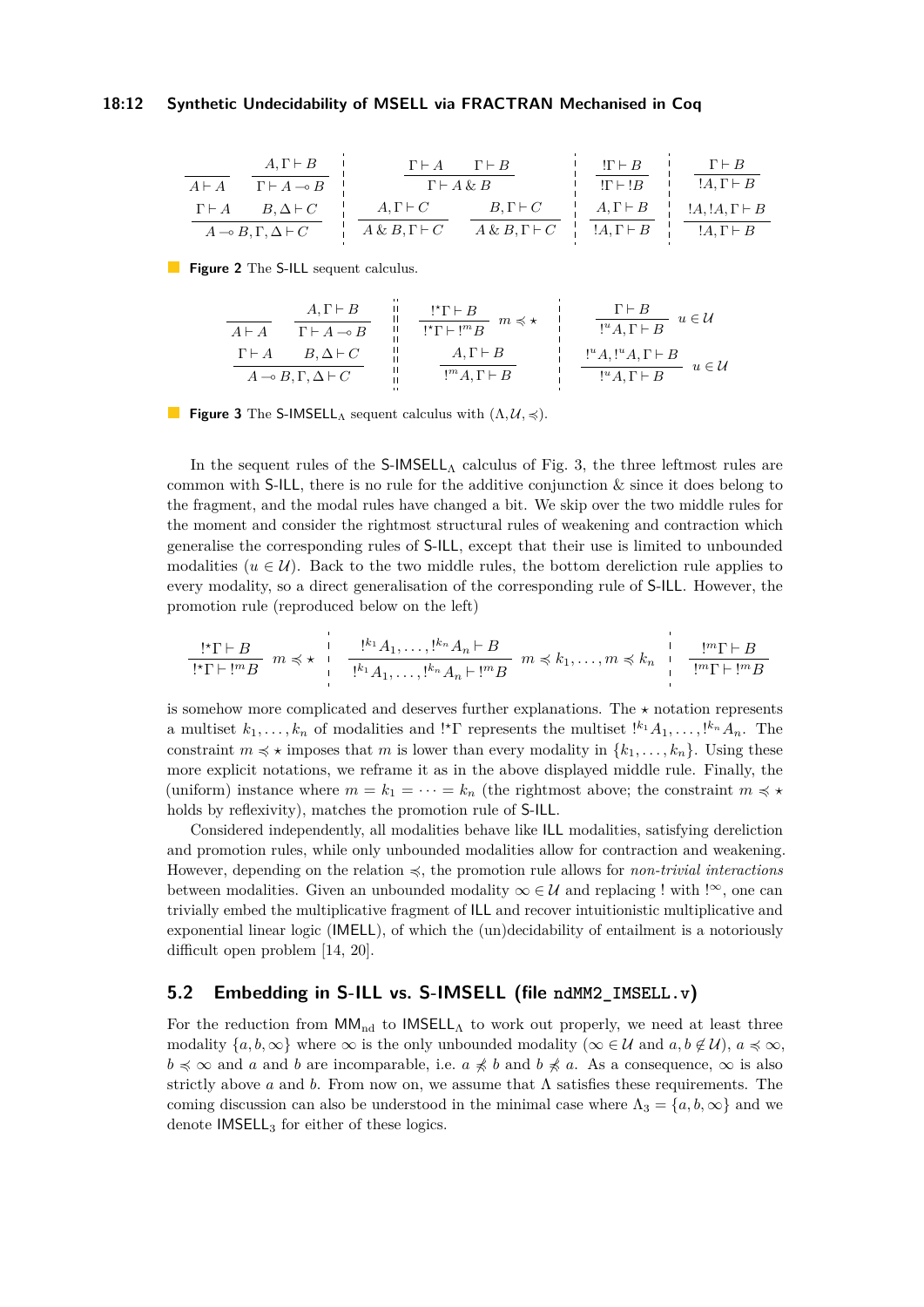In this section, we review the encoding of  $MM_{nd}$  sequents into both ILL and IMSELL<sub>3</sub>. and explain how, while mostly similar, *they noticeably differ on how they handle zero tests combined with jumps*. Notice that the encoding targeting ILL can be adapted to *n* registers Minsky machines (as done in  $[8]$ ), while in the case of  $IMSEL<sub>3</sub>$ , working with two counters only is critically important to the construction.

Identifying the exponential ! with the unbounded modality ! $\infty$  allows to discuss IMELL, ILL and IMSELL $_3$  in a common syntactic framework, avoiding cumbersome notations for trivial embeddings. We show the derivability of the two following rules: generalised weakening and customised absorption.

▶ **Lemma 28.** *The two following rules are derivable in* IMELL*, and hence* ILL *and* IMSELL3*:*

$$
\frac{\Delta \vdash B}{\cdot ! \infty \Sigma, \Delta \vdash B} \qquad \frac{A, !^{\infty} \Sigma, \Delta \vdash B}{\cdot !^{\infty} \Sigma, \Delta \vdash B} \quad A \in \Sigma
$$

**Proof.** We obtain the left generalised weakening rule by repeating the weakening rule. For customised absorption, it is the combination of dereliction and contraction.

These derived rules are essential tools for the reduction from  $MM_{nd}$ . Let us review the other tools. Recall that a  $MM_{nd}$  sequent is of the form  $\Sigma / / \sim x \oplus y \vdash p$ . We encode this with an IMSELL<sub>3</sub> (or ILL) sequent of the form  $\cdot^{\infty}$  $\overline{\Sigma}$ ,  $\Delta \vdash \overline{p}$  where  $\Delta := x\overline{\alpha}, y\overline{\beta}$  encodes the pair  $(x, y) : \mathbb{N} \times \mathbb{N}$ , i.e.  $\overline{\alpha}$  (resp.  $\overline{\beta}$ ) is repeated x (resp. y) times. Hence increment and decrement operations on the values *x*/*y* naturally correspond to the multiset operations. We do not need to specify what formulæ are  $\overline{\alpha}$  and  $\overline{\beta}$  for the moment, but these will differ in the ILL case compared to the IMSELL<sub>3</sub> case. On the other hand,  $\bar{p}$  or  $\bar{q}$  will always be logical variables.

First, we show how to simulate the  $INC_n \alpha p q$  rule of S-MM<sub>nd</sub>:

$$
\frac{\Sigma/\hspace{-3pt}/_{\hspace{-1pt}n} 1+x\oplus y \vdash q}{\Sigma/\hspace{-3pt}/_{\hspace{-1pt}n} x\oplus y \vdash p} \quad \text{INC}_n \, \alpha \, p \, q \in \Sigma \quad \leadsto \quad \frac{\overline{!^\infty \Sigma}, \overline{\alpha}, \Delta \vdash \overline{q}}{\overline{(\overline{\alpha} \multimap \overline{q}) \multimap \overline{p}, {!^\infty \overline{\Sigma}}, \Delta \vdash \overline{\alpha} \multimap \overline{q}} \quad \overline{\overline{p} \vdash \overline{p}}}{\overline{!^\infty \overline{\Sigma}, \Delta \vdash \overline{p}}}\n\overline{\alpha \multimap \overline{q}) \multimap \overline{p} \in \overline{\Sigma}}
$$

and the  $DEC_n \alpha p q$  rule of S-MM<sub>nd</sub>:

$$
\frac{\Sigma \mathop{\mathop{\not\!\!\!\! /}}_{n} x \oplus y \vdash q}{\Sigma \mathop{\mathop{\not\!\!\!\! /}}_{n} 1 + x \oplus y \vdash p} \quad \text{DEC}_{n} \alpha \, p \, q \in \Sigma \qquad \leadsto \qquad \frac{\overline{\overline{\alpha}} \vdash \overline{\alpha} \quad \overline{\overline{q} \multimap \overline{p}, !^{\infty} \overline{\Sigma}, \Delta \vdash \overline{p} \quad \ \ \, }{\overline{\overline{\alpha}} \multimap (\overline{q} \multimap \overline{p}), !^{\infty} \overline{\Sigma}, \overline{\alpha}, \Delta \vdash \overline{p} \quad \ \, }{\overline{\alpha} \multimap (\overline{q} \multimap \overline{p}), !^{\infty} \overline{\Sigma}, \overline{\alpha}, \Delta \vdash \overline{p} \quad \ \, \, }{\overline{\alpha} \multimap (\overline{q} \multimap \overline{p})} \in \overline{\Sigma} \qquad \qquad \overline{\alpha} \multimap (\overline{q} \multimap \overline{p}) \in \overline{\Sigma} \qquad \overline{\Delta} \land \overline{p} \qquad \qquad \overline{\alpha} \multimap (\overline{q} \multimap \overline{p}) \in \overline{\Sigma} \qquad \overline{\Delta} \land \overline{p} \qquad \qquad \overline{\alpha} \multimap (\overline{q} \multimap \overline{p}) \in \overline{\Sigma} \qquad \overline{\Delta} \land \overline{p} \qquad \overline{\alpha} \multimap (\overline{q} \multimap \overline{p}) \in \overline{\Sigma} \qquad \overline{\Delta} \land \overline{p} \qquad \qquad \overline{\alpha} \multimap (\overline{q} \multimap \overline{p}) \in \overline{\Sigma} \qquad \overline{\Delta} \land \overline{p} \qquad \overline{\alpha} \multimap (\overline{q} \multimap \overline{p}) \in \overline{\Sigma} \qquad \overline{\Delta} \land \overline{p} \qquad \qquad \overline{\alpha} \multimap (\overline{q} \multimap \overline{p}) \in \overline{\Sigma} \qquad \overline{\Delta} \land \overline{p} \land \overline{p} \land \overline{p} \land \overline{p} \land \overline{p} \land \overline{p} \land \overline{p} \land \overline{p}
$$

Notice that we only use the customised absorption rule, the left- and right-introduction rules for  $\sim$  and the identity (axiom) rule hence simulating INC<sub>n</sub>  $\alpha p q$  and DEC<sub>n</sub>  $\alpha p q$  can be performed within the IMELL fragment.

The axiom rule  $\text{STOP}_n p$  of  $\text{S-MM}_{nd}$  (acceptance of  $(0,0)$  at  $p$ ) can also be simulated

$$
\frac{\overline{p} \vdash \overline{p}}{\Sigma \parallel_{n} 0 \oplus 0 \vdash p} \quad \text{STOP}_n \ p \in \Sigma \qquad \leadsto \qquad \frac{\overline{p} \vdash \overline{p}}{\overline{(p \rightarrow \overline{p}) \rightarrow \overline{p} \vdash \overline{p}}}}{\underbrace{\overline{(\overline{p} \rightarrow \overline{p}) \rightarrow \overline{p} \vdash \overline{p}}}}_{\underline{[\overline{p} \rightarrow \overline{p}) \rightarrow \overline{p}, \underline{1}^{\infty} \overline{\Sigma} \vdash \overline{p}}}\n \overline{(\overline{p} \rightarrow \overline{p}) \rightarrow \overline{p} \vdash \overline{p}}}
$$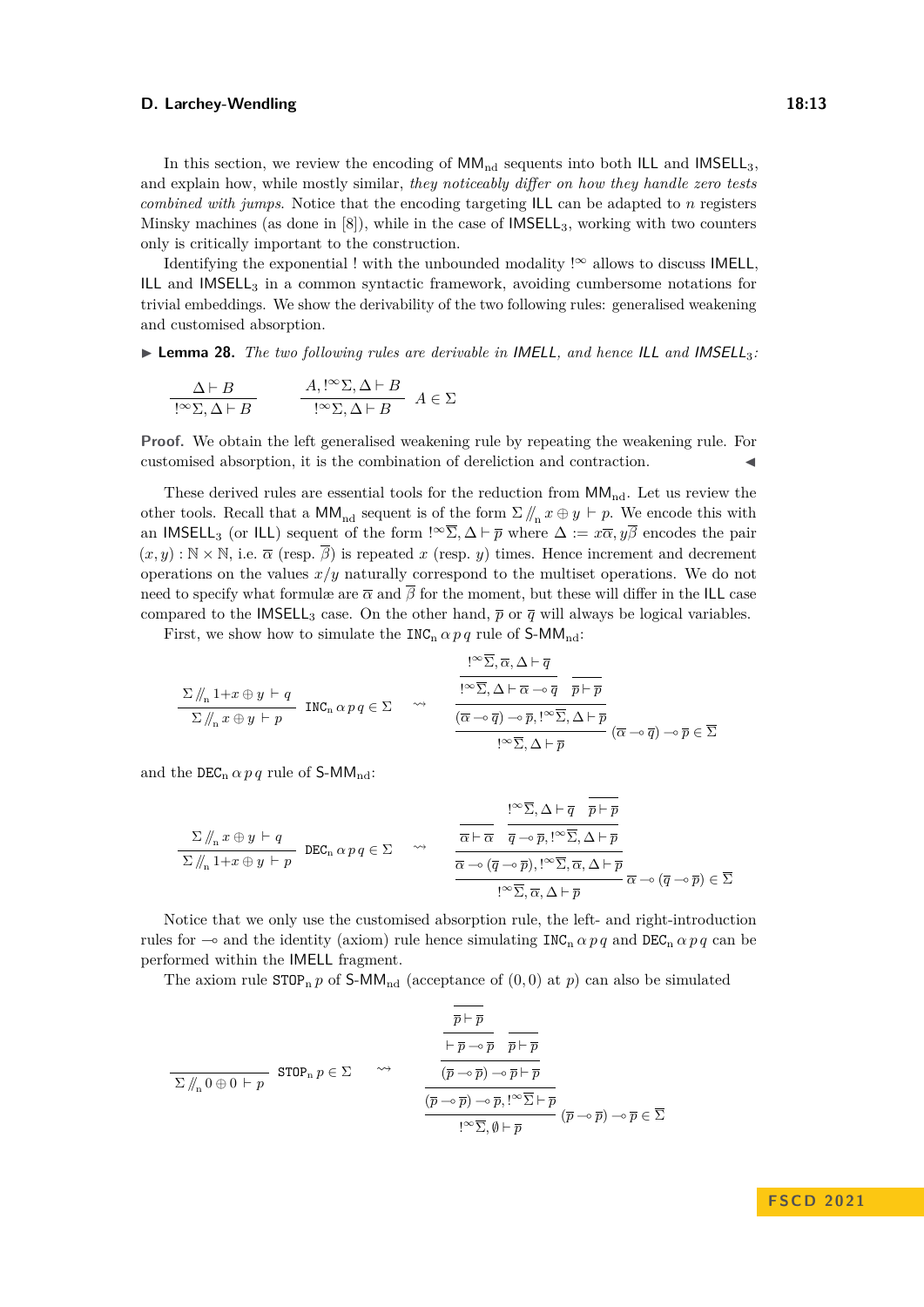#### **18:14 Synthetic Undecidability of MSELL via FRACTRAN Mechanised in Coq**

using the customised absorption rule, then the generalised weakening rule, the left- and right-introduction rules for ⊸ and the identity rule. Hence an IMELL proof as well.

The remaining rules of  $\text{MM}_{nd}$ , that of e.g. ZERO<sub>n</sub>  $\alpha p q$ , a zero test *combined with* a jump instruction, are the problematic rules to encode in the IMELL fragment. This can however be done in ILL and in IMSELL3, but the techniques for the two fragments diverge precisely on these  $\text{ZERO}_n \alpha p q$  instructions.

Let us first review<sup>5</sup> the (idea behind the) legacy encoding of Minsky machines into linear logic [17], mechanized for ILL in [8]. The idea is to *fork* the  $\text{ZERO}_n \alpha p q$  simulation into a proof-search branch where only a zero test on  $\alpha$  is performed, and in the other branch, only a jump to *q* is performed:

$$
\frac{\Sigma \mathop / \mathop \bigwedge \limits_{n} 0 \oplus y \ \vdash q \quad \ \, \text{ZERO}_n \ \alpha \ p \ q \in \Sigma \quad \ \ \leadsto \quad \frac{\overbrace{!^\infty \overline{\Sigma}, y \overline{\beta} \vdash \underline{\alpha} \quad !^\infty \overline{\Sigma}, y \overline{\beta} \vdash \overline{q}}}{\underline{!^\infty \overline{\Sigma}, y \overline{\beta} \vdash \underline{\alpha} \ \& \ \overline{q} \quad \ \, \overline{p} \vdash \overline{p}}}{\underline{(\underline{\alpha} \ \& \ \overline{q}) \ \neg \ \overline{p}, !^\infty \overline{\Sigma}, y \overline{\beta} \vdash \overline{p}}}{\underline{!^\infty \overline{\Sigma}, y \overline{\beta} \vdash \overline{p}}}}\ (\underline{\alpha} \ \& \ \overline{q}) \ \neg \overline{p} \in \overline{\Sigma}
$$

Notice that  $\alpha$  and  $\beta$  denote fresh logical variables. Critically for this encoding, the additive conjunction  $\&$  is used to copy the context into the two premises, implementing a fork. The zero test on left sub-branch can however by performed in IMELL only:

$$
\frac{\frac{\alpha}{\alpha}+\alpha}{\alpha}
$$
\n...\n
$$
\frac{\overline{\alpha}+\alpha}{\overline{\beta}+\overline{\beta}}\quad \frac{\alpha}{\alpha}\rightarrow\alpha,\ \frac{\alpha}{\alpha}+\alpha
$$
\n
$$
\frac{\overline{\alpha}+\alpha}{\overline{\beta}+\overline{\beta}}\quad \frac{\overline{\alpha}\rightarrow\alpha,\ \alpha,\beta}\alpha,\ \frac{\overline{\alpha}+\alpha}{\alpha}\beta,\ \frac{\overline{\alpha}+\alpha}{\overline{\beta}+\alpha}}{\overline{\beta}\rightarrow(\alpha-\alpha),\beta\rightarrow\Sigma,\ \overline{\beta},\ \overline{\beta}\rightarrow\alpha}
$$
\n
$$
\frac{\overline{\alpha}-\alpha}{\overline{\beta}-\alpha} \quad \frac{\overline{\alpha}-\alpha,\beta}{\overline{\beta}+\alpha}
$$
\n
$$
\frac{\overline{\alpha}-\alpha}{\overline{\beta}-\alpha} \quad \frac{\overline{\alpha}-\alpha,\beta}{\overline{\beta}+\alpha}
$$
\n
$$
\frac{\overline{\alpha}-\alpha,\beta}{\overline{\beta}+\alpha} \quad \frac{\overline{\alpha}-\alpha,\beta}{\overline{\beta}+\alpha}
$$
\n
$$
\frac{\overline{\alpha}-\alpha,\beta}{\overline{\beta}+\alpha} \quad (\alpha-\alpha)\rightarrow\alpha\in\Sigma
$$

Notice that the dots above  $\cdot^{\infty}$ ,  $y\overline{\beta}$  ⊢ *α* mean repetition of the lower part of the proof until exhaustion of all the  $\beta$  from the context: this is implemented by an induction on *y*, and the base case where  $y = 0$  corresponds to the upper part of the proof, starting at  $\cdot^{\infty}$  $\overline{\Sigma}$ ,  $\emptyset \vdash \alpha$  and completed on the right hand side, simulating of a would be  $\text{STOP}_n \alpha$  instruction (see above).

We see that  $\underline{\alpha}$  together with the formulæ  $\overline{\beta} \rightarrow (\underline{\alpha} \rightarrow \underline{\alpha})$  and  $(\underline{\alpha} \rightarrow \underline{\alpha}) \rightarrow \underline{\alpha}$  in  $\overline{\Sigma}$  allow  $\underline{\alpha}$  to perform the elimination of all the  $\overline{\beta}$  from the context. However,  $\alpha$  will not allow the removal of any  $\overline{\alpha}$  and hence, the zero test branch cannot be completed if  $\Delta$  contains an occurrence of  $\overline{\alpha}$ , i.e. when  $x \neq 0$ . This encoding of the zero test using  $\alpha$ , while it can already be performed in IMELL, is pertinent only for ILL because it is in combination with the fork in  $(\alpha \& \overline{q}) \rightarrow \overline{p}$ (see above) that it provides the ability to *conditionally jump on zero.*

Contrary to the ILL encoding, IMSELL<sup>3</sup> does not require (and cannot use) forking but instead uses sub-modalities to prevent jumping when the zero test fails. In that case,  $\bar{\alpha}$  and  $\overline{\beta}$  are not atomic formulæ anymore: they contain the bounded modalities !<sup>*a*</sup> and !<sup>*b*</sup>, and we define  $\overline{\alpha} := I^a \alpha_0$  and  $\overline{\beta} := I^b \beta_0$  where  $\alpha_0, \beta_0$  are fresh variables. In the following encoding,

 $5$  here we only discuss the ILL case, i.e. we do not replicate the former ILL mechanisation [8] in the code.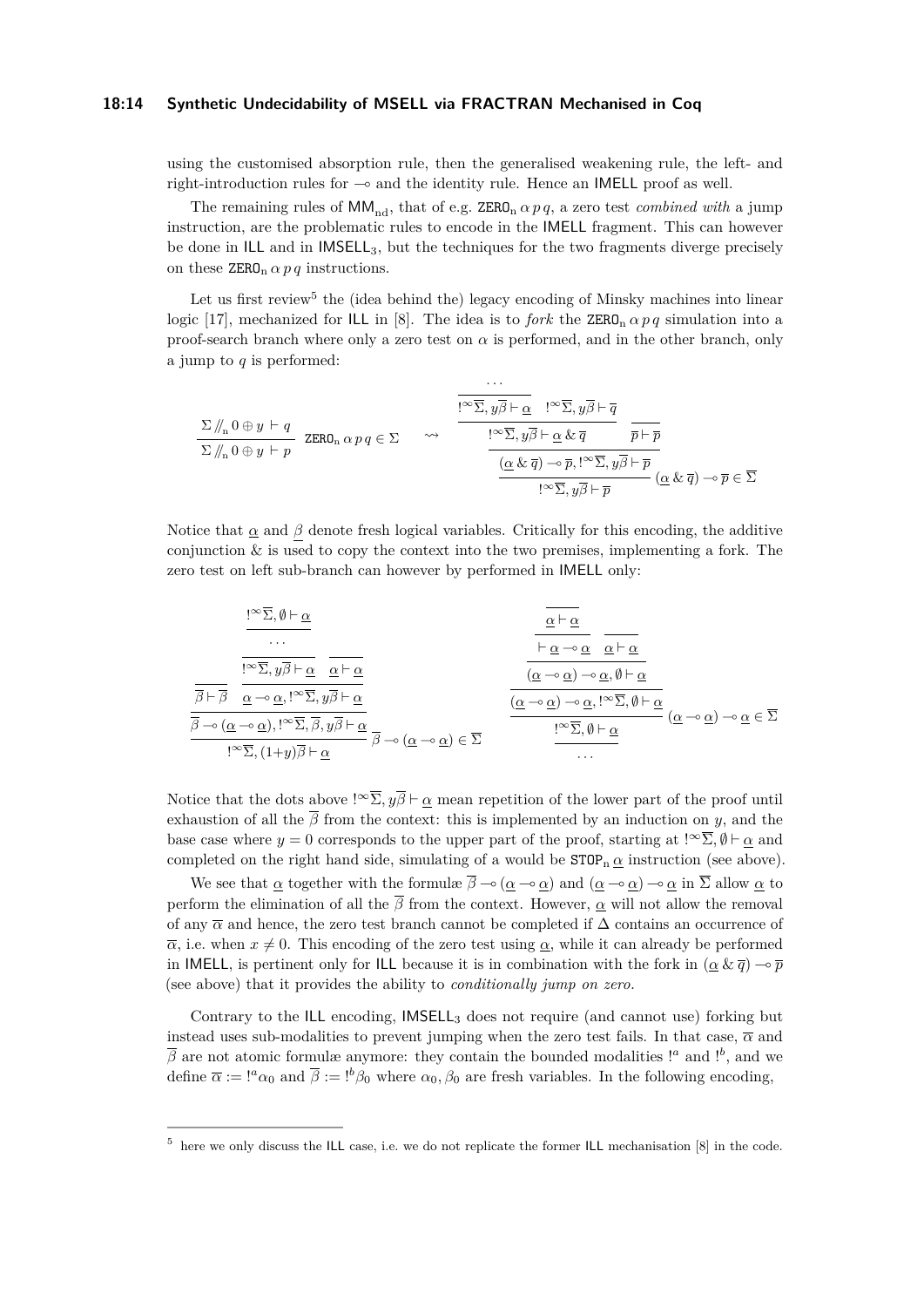$$
\frac{\Sigma \mathop / \mathop / \nolimits_n 0 \oplus y \vdash q}_{\Sigma \mathop / \nolimits_n 0 \oplus y \vdash p} \text{ ZERO}_n \alpha \, p \, q \in \Sigma \qquad\leadsto \qquad \frac{\frac{!{}^{\infty} \overline{\Sigma}, y \overline{\beta} \vdash \overline{q}}{!^{\infty} \overline{\Sigma}, y \overline{\beta} \vdash !^b \overline{q}}}{\frac{!{}^b \overline{q} \multimap \overline{p}, !^{\infty} \overline{\Sigma}, y \overline{\beta} \vdash \overline{p}}{!^{\infty} \overline{\Sigma}, y \overline{\beta} \vdash \overline{p}}}{\frac{!{}^b \overline{q} \multimap \overline{p}, !^{\infty} \overline{\Sigma}, y \overline{\beta} \vdash \overline{p}}{!^b \overline{q} \multimap \overline{p}}}, \frac{!}{!^b \overline{q} \multimap \overline{p} \in \overline{\Sigma}
$$

notice that the upper rule is an instance of the promotion rule of S-IMSELL3. It is allowed because every formula on the left is prefixed either with the unbounded modality ! $\infty$  for those in  $\left[\infty, \overline{\Sigma}\right]$ , or with the modality  $\left[\infty, \overline{\beta}\right] = \left[\infty, \beta_0, \ldots, \left[\infty, \beta_0\right] \right]$ , and we have both  $b \preccurlyeq \infty$ and  $b \preccurlyeq b$ . On the other hand, an occurrence of  $\bar{\alpha} = !^a \alpha_0$  in the context, corresponding to a non-zero value of x, would prevent the application of the promotion rule  $(b \nless a)$ . This interaction of modalities in the promotion rule of  $IMSELL<sub>3</sub>$  is the key to simulate zero tests.

▶ **Definition 29.** Let us define  $\alpha_0 := 0$ ,  $\beta_0 := 1$ ,  $\bar{p} := 2 + p$ ,  $\bar{\alpha} := \binom{a}{\alpha_0}$  and  $\bar{\beta} := \binom{b}{0}$ . We *encode*  $MM_{nd}$  *instructions as:* 

$$
\frac{\overline{\text{STOP}_{n} p}}{\overline{\text{INC}_{n} \, \beta \, p \, q}} := (\overline{\alpha} \neg \overline{q}) \neg \overline{p} \qquad \frac{\overline{\text{STOP}_{n} p}}{\overline{\text{DEC}_{n} \, \beta \, p \, q}} := (\overline{p} \neg \overline{p}) \neg \overline{p} \qquad \frac{\overline{\text{DEC}_{n} \, \alpha \, p \, q}}{\overline{\text{DEC}_{n} \, \beta \, p \, q}} := (\overline{p} \neg \overline{p}) \qquad \frac{\overline{\text{ZERO}_{n} \, \alpha \, p \, q}}{\overline{\text{ZERO}_{n} \, \beta \, p \, q}} := \frac{!^{b} \overline{q} \neg \overline{p}}{!^{a} \neg \overline{p}}
$$

*and then map*  $\overline{(\cdot)}$  *on the list*  $\Sigma$  *extensionally, i.e.*  $\overline{[\sigma_1; \ldots; \sigma_n]} := \overline{\sigma_1}, \ldots, \overline{\sigma_n}$ .

▶ **Lemma 30.** *If*  $\Sigma / \sqrt{n}$  *x*  $\oplus$  *y*  $\vdash$  *p can be derived in S-MM*<sub>nd</sub> *then the sequent*  $!\infty \overline{\Sigma}, x\overline{\alpha}, y\overline{\beta} \vdash \overline{p}$ *is provable in S-IMSELL*<sub>3</sub>.

**Proof.** The argument proceeds by induction on the derivation of  $\Sigma / \mathbf{r}_n x \oplus y \vdash p$ , combining the proof skeletons of the above discussion in a direct way.

## **5.3 Trivial Phase semantics for IMSELL (file [imsell.v](https://github.com/uds-psl/coq-library-undecidability/blob/FSCD-2021/theories/ILL/Ll/imsell.v))**

We define trivial phase semantics for  $\mathsf{IMSELL}_\Lambda$  and show soundness w.r.t. the S-IMSELL $_\Lambda$ calculus. We start with a commutative monoid  $(M, \bullet, \epsilon)$ . Typically, for the completeness of our reduction, we will only need to use the semantics for  $M = (\mathbb{N}^2, +, \vec{0})$ , i.e. vectors of natural numbers of length 2, but the semantics works for any commutative monoid. For any  $X, Y \subseteq M$ , we define the *point-wise extension* by  $X \bullet Y := \{x \bullet y \mid x \in X \land y \in Y\}$  and its *linear adjunct* as  $X \rightarrow Y := \{k \in M \mid \{k\} \bullet X \subseteq Y\}$  providing a residuated monoidal structure on the subset type  $M \to \mathbb{P}$ .

To interpret the modal structure  $(\Lambda, \mathcal{U}, \preccurlyeq)$ , we further require for each modality  $m \in \Lambda$ , a subset  $K_m \subseteq M$  i.e. a predicate  $K_m : M \to \mathbb{P}$ . We assume that the map  $m \mapsto K_m$  is monotonically decreasing w.r.t.  $\leq$  (on the left below) and satisfies the three extra following rightmost axioms:

 $\forall m \, k, m \preccurlyeq k \rightarrow K_k \subseteq K_m$   $\forall m, \, \epsilon \in K_m$   $\forall m, K_m \bullet K_m \subseteq K_m$   $\forall u \in \mathcal{U}, K_u \subseteq \{\epsilon\}$ 

Given any semantic interpretation  $\llbracket \cdot \rrbracket \subseteq M$  of logical variables, we extend it inductively to IMSELL<sub>A</sub> sequents via *trivial phase semantics*:<sup>6</sup>

 $[[A \multimap B]] := [[A]] \multimap [[B]]$   $[[!^m A]] := [[A]] \cap K_m$   $[[A_1, \ldots, A_n]] := [[A_1]] \bullet \cdots \bullet [[A_n]]$ 

<sup>&</sup>lt;sup>6</sup> The *trivial* qualifier refers to the use of the identity closure  $cl(X) = X$  in the interpretation of modalities, i.e.  $[[<sup>m</sup>A]] := [[A]] \cap K_m$  instead of the more general  $[[<sup>m</sup>A]] := cl([A]] \cap K_m)$  where  $cl(·): (M \to \mathbb{P}) \to$  $(M \rightarrow P)^n$  is a stable closure operator. This also applies to the (implicit) multiplicative conjunction where  $[[A_1, \ldots, A_n]] := [[A_1]] \bullet \cdots \bullet [[A_n]]$  instead of  $[[A_1, \ldots, A_n]] := \mathrm{cl}([A_1]] \bullet \cdots \bullet [[A_n]])$ . Notice that trivial phase semantics is sound but *not complete* for IMELL, ILL and IMSELLΛ; see [13] for details.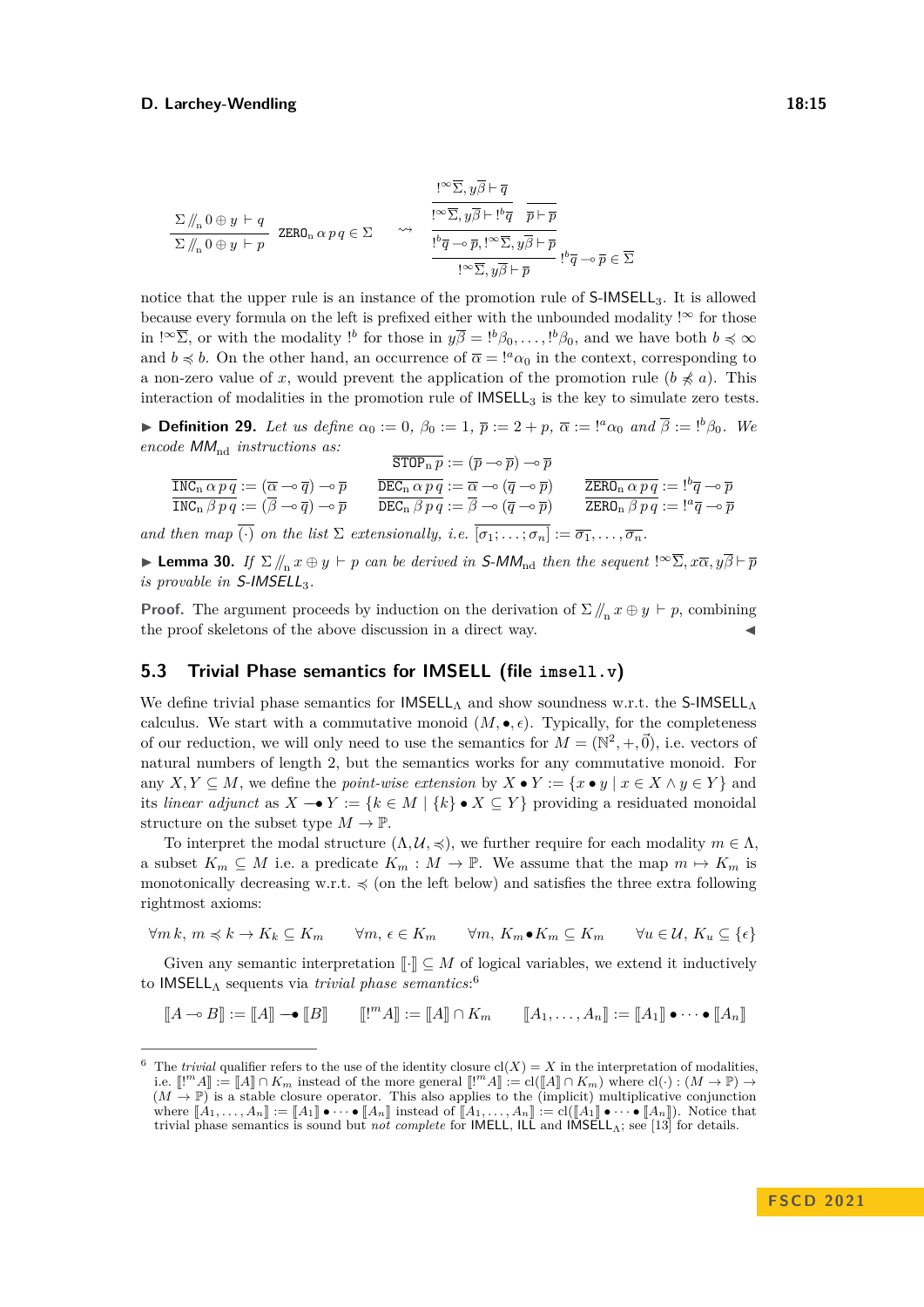Notice that because we work with commutative monoids, the above semantic interpretation of lists is invariant under permutations, hence is suitable for multisets. An IMSELL<sub>A</sub> sequent  $\Gamma \vdash A$  is *valid in that interpretation* if  $\llbracket \Gamma \rrbracket \subset \llbracket A \rrbracket$ , or (equivalently) if  $\epsilon \in \llbracket \Gamma \rrbracket \rightarrow \llbracket A \rrbracket$ .

▶ **Theorem 31.** *Trivial phase semantics is sound: any sequent* Γ ⊢ *A provable in* S-IMSELL<sup>Λ</sup> *must satisfy*  $\epsilon \in \mathbb{T}$ ]  $\rightarrow \mathbb{T}$  *A*] *for any possible trivial phase semantics interpretation.* 

**Proof.** We proceed by structural induction on the  $S$ -IMSELL<sub>Λ</sub> derivation of  $\Gamma \vdash A$ . In the code, the proof is limited to the case where  $M = (\mathbb{N}^n, +, \vec{0})$  for some  $n : \mathbb{N}$ . Compared to the soundness of trivial phase semantics for S-ILL [8], the only interesting new case is that of the promotion rule. In that case, we observe that  $m \preccurlyeq k_1, \ldots, k_n$  implies  $K_{k_1} \bullet \cdots \bullet K_{k_n} \subseteq K_m$ .

### **5.4 The completeness of the reduction (file [ndMM2\\_IMSELL.v](https://github.com/uds-psl/coq-library-undecidability/blob/FSCD-2021/theories/ILL/Reductions/ndMM2_IMSELL.v))**

**► Lemma 32.** *If the sequent*  $\cdot^\infty \Sigma$ ,  $x\overline{\alpha}$ ,  $y\overline{\beta}$   $\vdash \overline{p}$  *is provable in* S-IMSELL<sub>3</sub>, then there *is a derivation of*  $\Sigma / /_{n} x \oplus y \vdash p$  *in* S-MM<sub>nd</sub>.

**Proof.** We use a soundness argument for trivial phase semantics in place of reasoning by induction on focused derivation in MSELL as done in [2]. We consider the monoid of vectors  $M = (\mathbb{N}^2, +, [0, 0])$  of length 2 of natural numbers. We define the following interpretation for modalities,  $K_m[x; y] := (a \preccurlyeq m \rightarrow y = 0) \wedge (b \preccurlyeq m \rightarrow x = 0) \wedge (m \in \mathcal{U} \rightarrow x = 0 \wedge y = 0),$ and as a consequence, we can check that  $K_m$  satisfies the required axioms as well as  $K_a = \{ [x; 0] \mid x \in \mathbb{N} \}, K_b = \{ [0; y] \mid y \in \mathbb{N} \}, \text{ and } K_\infty = \{ [0; 0] \}.$  We interpret logical variables as:

 $[\![\alpha_0]\!] := \{ [1;0] \} \text{ and } [\![\beta_0]\!] := \{ [0;1] \} \text{ and } [\![\overline{p}]\!] = \{ [x;y] \mid \Sigma \, \mathcal{V}_n \, x \oplus y \vdash p \}$ 

and thus we have  $[\![\overline{\alpha}]\!] = [\![!^a\alpha_0]\!] = [\![\alpha_0]\!] \cap K_a = \{ [1;0] \}$  and  $[\![\overline{\beta}]\!] = \{ [0;1] \}$ . Consequently, we  $\text{get } [x\overline{\alpha}, y\overline{\beta}] = \{[x; y]\}.$ 

We verify that the interpretation of the IMSELL<sub>3</sub> encoding  $\bar{\sigma}$  of MM<sub>nd</sub> instructions in Σ contains the zero vector, i.e.  $\forall \sigma, \sigma \in \Sigma \rightarrow [0,0] \in [\overline{\sigma}]$ . For instance, let us consider the case  $\sigma = \text{ZERO}_n \alpha p q$ . Then  $\overline{\sigma} = \frac{1}{2} \overline{q} \to \overline{p}$  is interpreted as  $([\overline{q}]] \cap K_b$   $\to [\overline{p}]]$ . Hence  $[0;0] \in [\![\overline{\sigma}]\!] \leftrightarrow [\![\overline{q}]\!] \cap K_b \subseteq [\![\overline{p}]\!]$ , i.e. for any  $[x; y] : \mathbb{N}^2$ , if  $\Sigma / \! /_n x \oplus y \vdash q$  and  $x = 0$  then  $\Sigma / \! /_n x \oplus y \vdash p$  which is precisely the instance of rule ZERO<sub>n</sub>  $\alpha p q \in \Sigma$  of S-MM<sub>nd</sub>.

From the previous observation, we deduce  $[0;0] \in [[\infty \Sigma]]$ . Now let us consider a sequent  $\cdot \infty$ *[* $\infty \overline{\Sigma}$ ,  $x\overline{\alpha}$ ,  $y\overline{\beta}$   $\vdash \overline{p}$  which is provable in S-IMSELL<sub>3</sub>. By the soundness Theorem 31, we know that  $[0;0] \in [[\infty \Sigma, x\overline{\alpha}, y\overline{\beta}]] \longrightarrow [[\overline{p}]]$ . Since  $[x; y] = [0;0] + [x; y] \in [[\infty \Sigma] \bullet [[x\overline{\alpha}, y\overline{\beta}]] = [[\infty \Sigma, x\overline{\alpha}, y\overline{\beta}]]$ , by the definition of  $\rightarrow$  we deduce  $[x; y] = [0; 0] + [x; y] \in [\bar{p}]$ , and hence we conclude that  $\sum \mathbf{x} \oplus y \vdash p$  holds.

▶ **Theorem 33.** *Let*  $(\Lambda, \mathcal{U}, \preccurlyeq)$  *contain three modalities*  $a, b$  *and*  $\infty$  *such that*  $\infty \in \mathcal{U}$ *,*  $a, b \notin \mathcal{U}$ *,*  $a, b \leq \infty$ ,  $a \nleq b$  and  $b \nleq a$ . Then we have a reduction  $MM_{nd} \leq \mathsf{IMSEL}_{\Lambda}$ , hence derivability *in the*  $S$ -*IMSELL* $\Lambda$  *calculus is undecidable.* 

## **6 Related works and Implementation remarks**

While Theorem 33 gives us a mechanised synthetic proof of the undecidability of  $IMSEL<sub>3</sub>$ , neither its statement nor the arguments deployed directly provide hints towards a solution to the question of the decidability IMELL/MELL. As in the original pen and paper proof [2], the two bounded modalities !<sup>*a*</sup> and !<sup>*b*</sup>, and their interaction with the unbounded modality !<sup>∞</sup> in the promotion rule, play an essential role in the simulation of conditional jumps of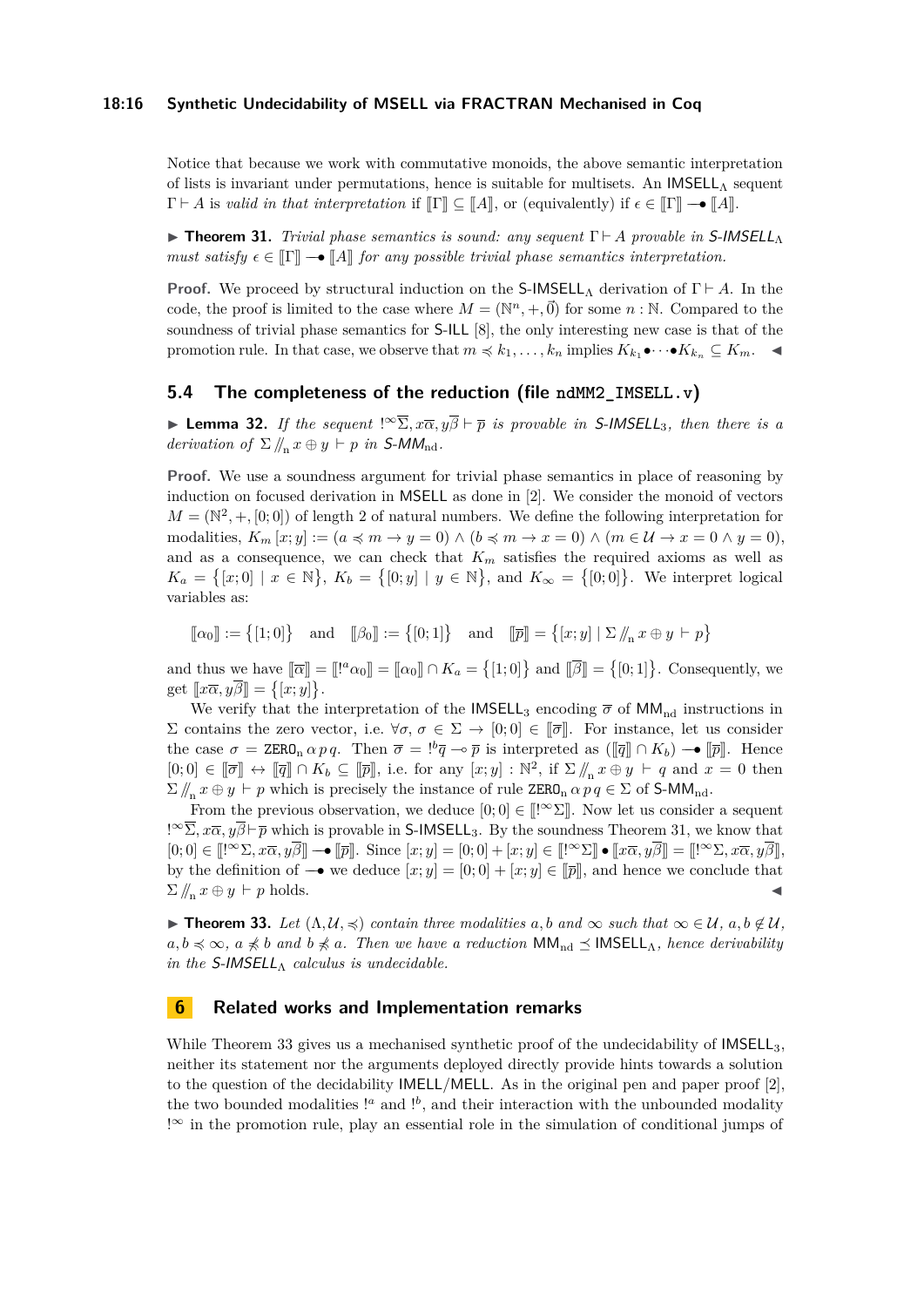two counters Minsky machines. While the zero test can be implemented in MELL only, the provided implementation consumes its context and thus cannot conditionally branch at the same time, hence the fork used in the case of ILL [8].

However Theorem 33 does give indications that certain decidability arguments for MELL are bound to fail, e.g. those that would also apply to MSELL in general, or  $IMSEL<sub>3</sub>$  in particular. It is our understanding that the refutation [20] of the faulty proof attempt for the decidability of MELL [1] partly proceeds in showing how the claimed "proof" technique would easily generalise to MSELL. In the same vein, the lower bounds on the complexity of a would be decision procedure for MELL [14], and more recently the reachability problem for Petri nets themselves [4], indicate that a decision procedure for MELL must be of non-elementary complexity. The most recent investigations [16, 5] might very well confirm that this problem is Ackermann complete and hence not primitive recursive.

Considering formalisation issues, the growing [Coq library of undecidability proofs](https://github.com/uds-psl/coq-library-undecidability) [9] was of course of great help to this work. Indeed, at the time we decided to try to implement the undecidability of MSELL, the framework for certified programming with Minsky machines was already part of the library [8]. Hence, to get two counters Minsky machines, i.e. the seed of undecidability of the pen and paper proof [2], only a modest step from many counters machines was necessary and this was even alleviated by the results on the FRACTRAN language [12], factoring out the Gödel coding phase. In fact, we contributed the seed of two counters machines much ahead of the MSELL result, and in the meantime, this seed was used to establish to *undecidability uniform boundedness* for simple stack machines and then of the problem of *semi-unification* [6]. This illustrates a critical aspect of this undecidability framework: its extensive range of seed problems for plugging into it.

Indeed, there is an important issue to consider when proving undecidability by many-one reduction, by far the most used method in the field: even mechanised, your proof is only as strong as *the implementation* of your seed problem. Typical problems can exhibit subtleties that show up at the mechanisation level: for instance Turing machines are built on tapes, a potentially infinite structure of which it could be easy to corrupt the implementation. Choosing a seed already linked to the many-one equivalence class containing easy to describe problems such as e.g. the Post correspondence problem or FRACTRAN gives much more confidence that starting from an isolated seed, still to be mechanically checked undecidable.

Another aspect which is mostly overlooked in pen and paper proofs is the computability of the reduction function. The reason is that programming with low-level Turing complete models of computation is hard and painful, with encodings at every corner. To get a glimpse of the difficulty, think of a Turing machine working with logical formulas: because it only manipulates text written on tapes, it has to implement a syntax analyser, moreover proved correct. And only then can it start its real work. The general shortcut used in pen and paper proofs to avoid this kind of description is to speak about "algorithms" that manipulate high-level data-structures and rely on an informal and consensual understanding of what these are, hand-waving away the implementation issues completely.

In this regard, the synthetic computability framework allows, at the price of relying on the computability of  $\text{Coq}$  functions – e.g. by avoiding axioms, – to formally describe the reduction functions in a language strict enough to ensures their computability, but at the same time powerful enough to largely avoid complex encodings and hence get more natural correctness proofs following or inspired from pen and paper ones. Using a constructive framework like e.g. Coq or Agda is essential in that approach, because in classical frameworks, there is no direct way to automatically ensure the general computability of the defined (reduction) functions.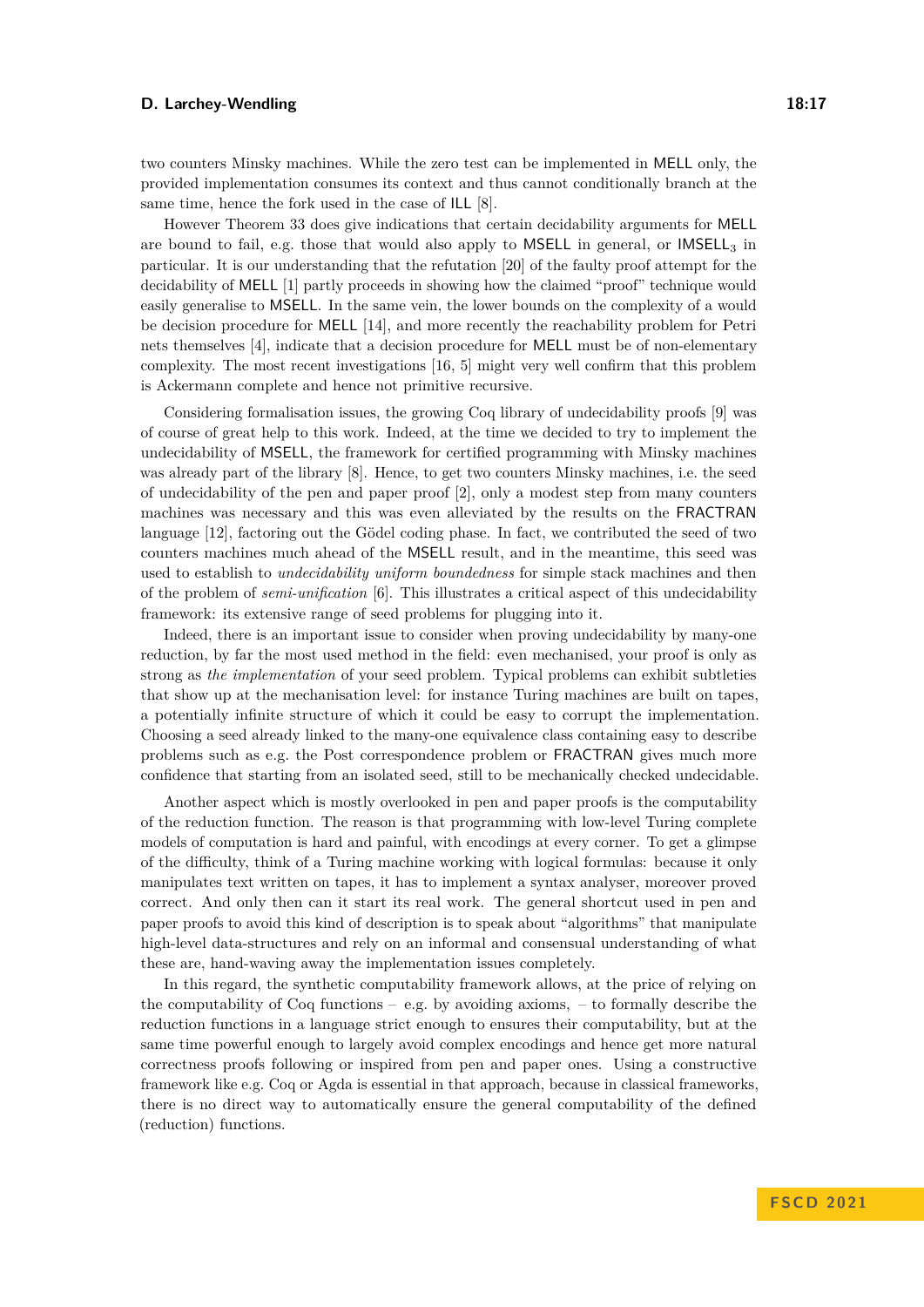### **References**

- **1** Katalin Bimbó. The decidability of the intensional fragment of classical linear logic. *Theoret. Comput. Sci.*, 597:1–17, 2015. [doi:10.1016/j.tcs.2015.06.019](https://doi.org/10.1016/j.tcs.2015.06.019).
- **2** Kaustuv Chaudhuri. Expressing additives using multiplicatives and subexponentials. *Math. Structures Comput. Sci.*, 28(5):651–666, 2018. [doi:10.1017/S0960129516000293](https://doi.org/10.1017/S0960129516000293).
- **3** John H. Conway. *FRACTRAN: A Simple Universal Programming Language for Arithmetic*, pages 4–26. Springer New York, New York, NY, 1987.
- **4** Wojciech Czerwiński, Sławomir Lasota, Ranko Lazić, Jérôme Leroux, and Filip Mazowiecki. The reachability problem for Petri nets is not elementary. In *Proceedings of the 51st Annual ACM SIGACT Symposium on Theory of Computing*, STOC 2019, page 24–33, New York, NY, USA, 2019. Association for Computing Machinery. [doi:10.1145/3313276.3316369](https://doi.org/10.1145/3313276.3316369).
- **5** Wojciech Czerwiński and Łukasz Orlikowski. Reachability in Vector Addition Systems is Ackermann-complete, 2021. [arXiv:2104.13866](http://arxiv.org/abs/2104.13866).
- **6** Andrej Dudenhefner. Undecidability of Semi-Unification on a Napkin. In Zena M. Ariola, editor, *5th International Conference on Formal Structures for Computation and Deduction (FSCD 2020)*, volume 167 of *Leibniz International Proceedings in Informatics (LIPIcs)*, pages 9:1–9:16, Dagstuhl, Germany, 2020. Schloss Dagstuhl–Leibniz-Zentrum für Informatik. [doi:10.4230/LIPIcs.FSCD.2020.9](https://doi.org/10.4230/LIPIcs.FSCD.2020.9).
- **7** Yannick Forster, Dominik Kirst, and Gert Smolka. On synthetic undecidability in Coq, with an application to the Entscheidungsproblem. In Assia Mahboubi and Magnus O. Myreen, editors, *Proceedings of the 8th ACM SIGPLAN International Conference on Certified Programs and Proofs, CPP 2019, Cascais, Portugal, January 14-15, 2019*, pages 38–51. ACM, 2019. [doi:10.1145/3293880.3294091](https://doi.org/10.1145/3293880.3294091).
- **8** Yannick Forster and Dominique Larchey-Wendling. Certified undecidability of intuitionistic linear logic via binary stack machines and Minsky machines. In Assia Mahboubi and Magnus O. Myreen, editors, *Proceedings of the 8th ACM SIGPLAN International Conference on Certified Programs and Proofs, CPP 2019, Cascais, Portugal, January 14-15, 2019*, pages 104–117. ACM, 2019. [doi:10.1145/3293880.3294096](https://doi.org/10.1145/3293880.3294096).
- **9** Yannick Forster, Dominique Larchey-Wendling, Andrej Dudenhefner, Edith Heiter, Dominik Kirst, Fabian Kunze, Gert Smolka, Simon Spies, Dominik Wehr, and Maximilian Wuttke. A Coq Library of Undecidable Problems. In *CoqPL 2020*, New Orleans, LA, United States, 2020. URL: <https://github.com/uds-psl/coq-library-undecidability>.
- **10** Max Kanovich. Linear Logic as a Logic of Computations. *Ann. Pure Appl. Logic*, 67(1–3):183– 212, 1994.
- **11** Max Kanovich. The direct simulation of Minsky machines in linear logic. In Jean-Yves Girard, Yves Lafont, and Laurent Regnier, editors, *Advances in Linear Logic*, volume 222 of *London Mathematical Society Lecture Note Series*, chapter 2, pages 123–145. Cambridge University Press, 1995.
- **12** Dominique Larchey-Wendling and Yannick Forster. Hilbert's Tenth Problem in Coq. In *4th International Conference on Formal Structures for Computation and Deduction*, volume 131 of *LIPIcs*, pages 27:1–27:20, February 2019.
- **13** Dominique Larchey-Wendling and Didier Galmiche. Nondeterministic Phase Semantics and the Undecidability of Boolean BI. *ACM Trans. Comput. Log.*, 14(1):6:1–6:41, 2013. [doi:](https://doi.org/10.1145/2422085.2422091) [10.1145/2422085.2422091](https://doi.org/10.1145/2422085.2422091).
- **14** Ranko Lazić and Sylvain Schmitz. Non-Elementary Complexities for Branching VASS, MELL, and Extensions. *ACM Transactions on Computational Logic*, 16(3):20:1–20:30, 2015. [doi:](https://doi.org/10.1145/2733375) [10.1145/2733375](https://doi.org/10.1145/2733375).
- **15** Jérôme Leroux and Sylvain Schmitz. Demystifying Reachability in Vector Addition Systems. In *LICS 2015: Proceedings of the 30th ACM/IEEE Symposium on Logic in Computer Science*, pages 56–67. IEEE, 2015. [doi:10.1109/LICS.2015.16](https://doi.org/10.1109/LICS.2015.16).
- **16** Jérôme Leroux. The Reachability Problem for Petri Nets is Not Primitive Recursive, 2021. [arXiv:2104.12695](http://arxiv.org/abs/2104.12695).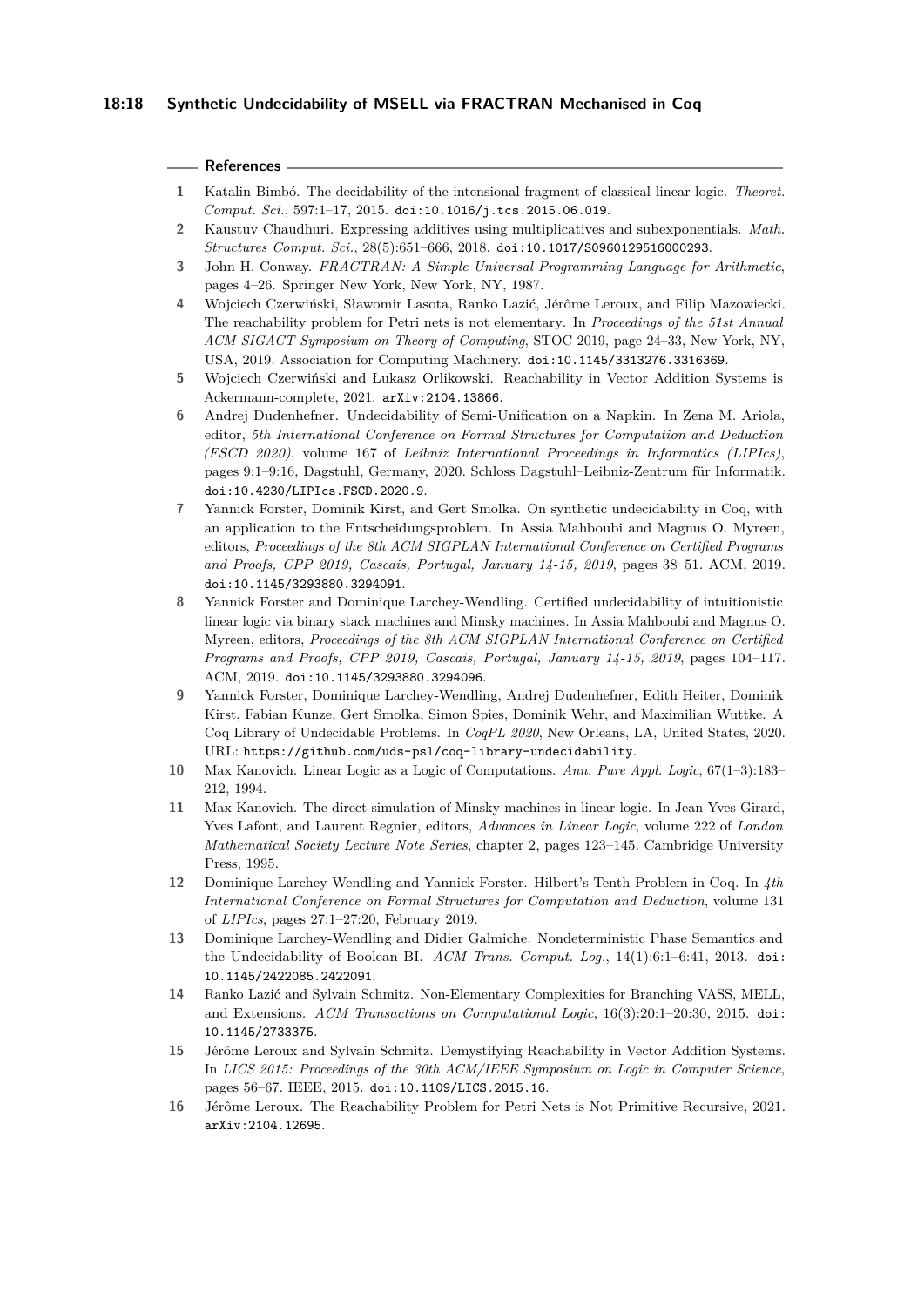- **17** Patrick Lincoln, John C. Mitchell, Andre Scedrov, and Natarajan Shankar. Decision problems for propositional linear logic. In *31st Annual Symposium on Foundations of Computer Science*, volume 2, pages 662–671. IEEE Computer Society, 1990. [doi:10.1109/FSCS.1990.89588](https://doi.org/10.1109/FSCS.1990.89588).
- **18** Ernst W. Mayr. An algorithm for the general Petri net reachability problem. In *Proceedings of the Thirteenth Annual ACM Symposium on Theory of Computing*, STOC '81, page 238–246, New York, NY, USA, 1981. Association for Computing Machinery. [doi:10.1145/800076.](https://doi.org/10.1145/800076.802477) [802477](https://doi.org/10.1145/800076.802477).
- **19** Marvin L. Minsky. *Computation: Finite and Infinite Machines*. Prentice-Hall, Inc., 1967.
- **20** Lutz Straßburger. On the decision problem for MELL. *Theoret. Comput. Sci.*, 768:91–98, 2019.

## **A Proof (sketch) of Proposition 17**

Let us use the denotation  $\bar{s}$  (resp.  $\bar{d}$ ) for the dynamic value of register *s* (resp. *d*). Hence, the contents of the registers is represented by the vector  $[\overline{s}, \overline{d}]$  of length 2 with initial value  $[x, 0]$ . Also, the initial value of the PC is  $i_0 = i$ .

The sub-program  $MULT_CST_a s dp i_0$  multiplies  $\overline{s}$  with  $p$  and adds the result to the contents of *d* while emptying *s*, so the PC moves to  $i_1$  and  $\bar{s} = 0$  and  $\bar{d} = px$ . Then MOD CST<sub>a</sub> *d s i*<sub>2</sub> *i*<sub>4</sub> *q i*<sub>1</sub> tests the divisibility of  $\overline{d}$  by *q*, which succeeds under the assumption  $qy = px$ . By Proposition 15, this transfers the control to  $i_2$  and now  $\overline{d} = 0$  and  $\overline{s} = px$ . Then DIV\_CST<sub>a</sub> s d q i<sub>2</sub> divides  $\overline{s}$  with q while swapping the registers hence now  $\overline{s} = 0$ ,  $\overline{d} = y$  and the PC is at  $i_3$ . Then TRANSFER<sub>a</sub>  $d s i_3$  swaps  $s$  with  $d$  hence now  $\overline{s} = y$  and  $\overline{d} = 0$  and PC is now  $i_4$ . Finally, JUMP<sub>a</sub>  $j$  d transfers the control to  $j$  without altering the registers.

## **B Proof (sketch) of Proposition 18**

As in the proof of Proposition 17, we reach the state where the PC is at  $i_1$  and  $\bar{s} = 0$  and  $d = px$ . However now, MOD CST<sub>a</sub>  $d s i_2 i_4 q i_1$  gives a negative answer to the divisibility of *d* by *s* hence according to Proposition 14, the control is transferred to  $i<sub>5</sub>$  while  $\bar{s} = px$  and  $\overline{d} = 0$ . Then DIV\_CST<sub>a</sub> *s d p i*<sub>5</sub> divides the contents of *s* by *p*, reverting it to its initial value but there is a swap: PC is at  $i_6$ ,  $\bar{s} = 0$  and  $\bar{d} = x$ . Finally TRANSFER<sub>a</sub> ds  $i_6$  swaps again and reverts the registers to their initial values  $\overline{s} = x$  and  $\overline{d} = 0$  while the PC moves to the end of the sub-program at  $i_7$ .

## **C Proof (sketch) of Theorem 21**

The implication 2  $\implies$  3 is trivial. We show 1  $\implies$  2 and 3  $\implies$  1.

Let us start with 1  $\implies$  2. As an instance of Lemma 19, if  $Q /_{F} x \succ y$  holds then we have  $(1, \text{FRAC\_STEP}_a 1 Q 1) / \mathcal{L}_{a}(1,[x;0]) \succ^+ (1,[y;0])$ . By transitivity, from  $Q / \mathcal{L}_{F} x \succ^* y$  we can deduce  $(1, \text{FRAC\_STEP}_a 1 Q 1) / \! / \! / \! (1, [x; 0]) \succ^* (1, [y; 0]).$ 

Now assuming  $Q \nvert_{F} x \downarrow$ , we get some *y* such that  $Q \nvert_{F} x \succ^* y$  and  $Q \nvert_{F} y \not\vdash \star$ . Hence we have  $(1, \text{FRAC\_STEP}_a 1 Q 1) / \mathcal{L}_a (1, [x; 0]) \succ^* (1, [y; 0])$ . By Lemma 20, as  $\overline{Q} / \mathcal{L}_F y \nless \star$ , we get  $(1, \text{FRAC\_STEP}_a 1 Q 1) / \ell_a (1, [y; 0]) \succ^* (|\text{FRAC\_STEP}_a 1 Q 1| + 1, [y; 0])$ . We deduce

 $\left(1, \mathtt{FRAC\_MMA}_{\mathrm{a}}\,Q\right)/\!\!/_{\!\!\mathrm{a}}\left(1,[x;0])\succ^*\left(|\mathtt{FRAC\_STEP}_{\mathrm{a}}\;1\;Q\;1|+1,[y;0]\right)$ 

since (1, FRAC STEP<sub>a</sub> 1 *Q* 1) is a sub-program of (1, FRAC MMA<sub>a</sub> *Q*). The nullifying code and the jump finish the computation and we get our proof that  $(1, \texttt{FRAC\_MMA}_a Q) / \! / \! / \! \! a (1, [x; 0]) \sim$  $(0, [0, 0])$  holds.